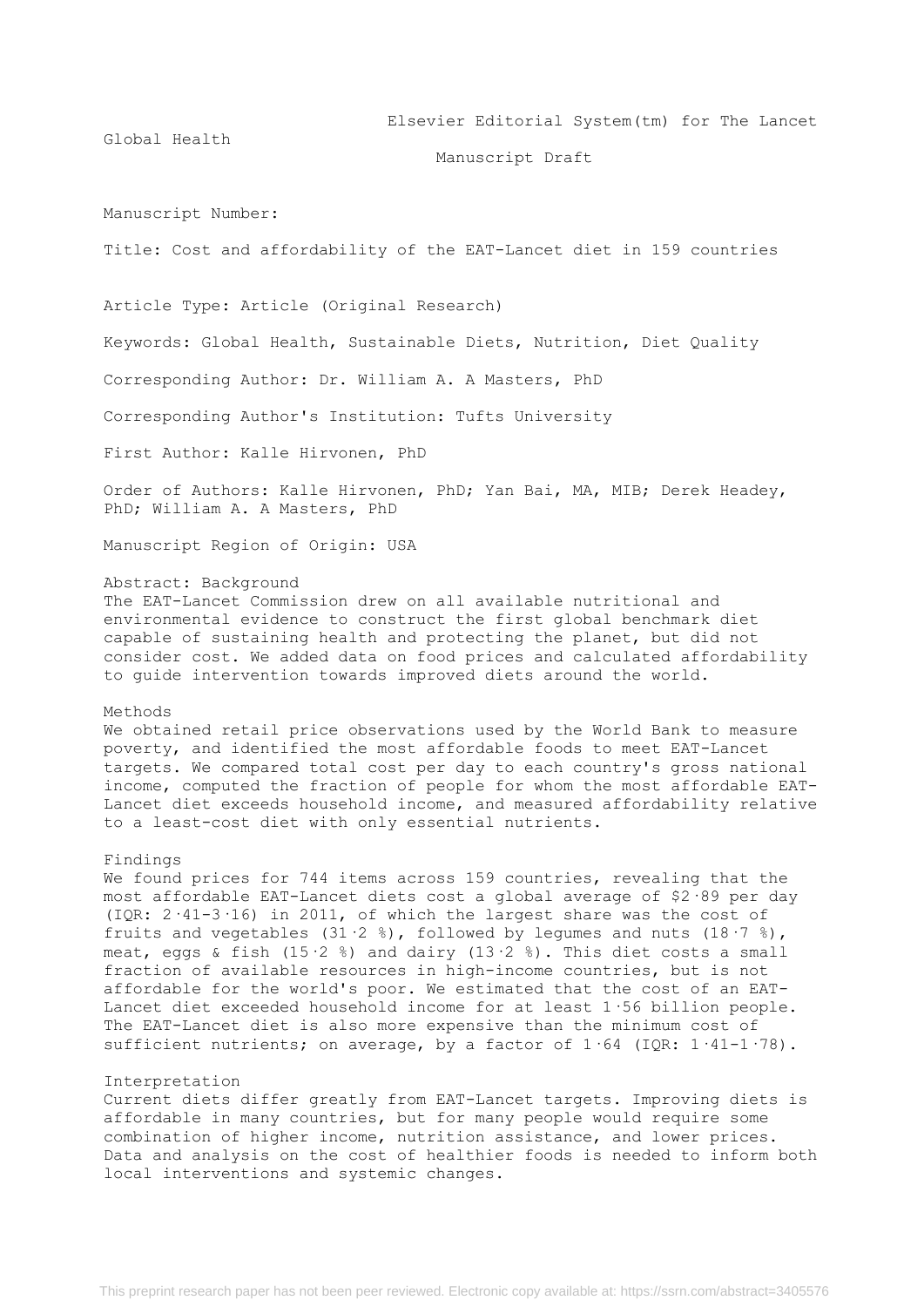This preprint research paper has not been peer reviewed. Electronic copy available at: https://ssrn.com/abstract=3405576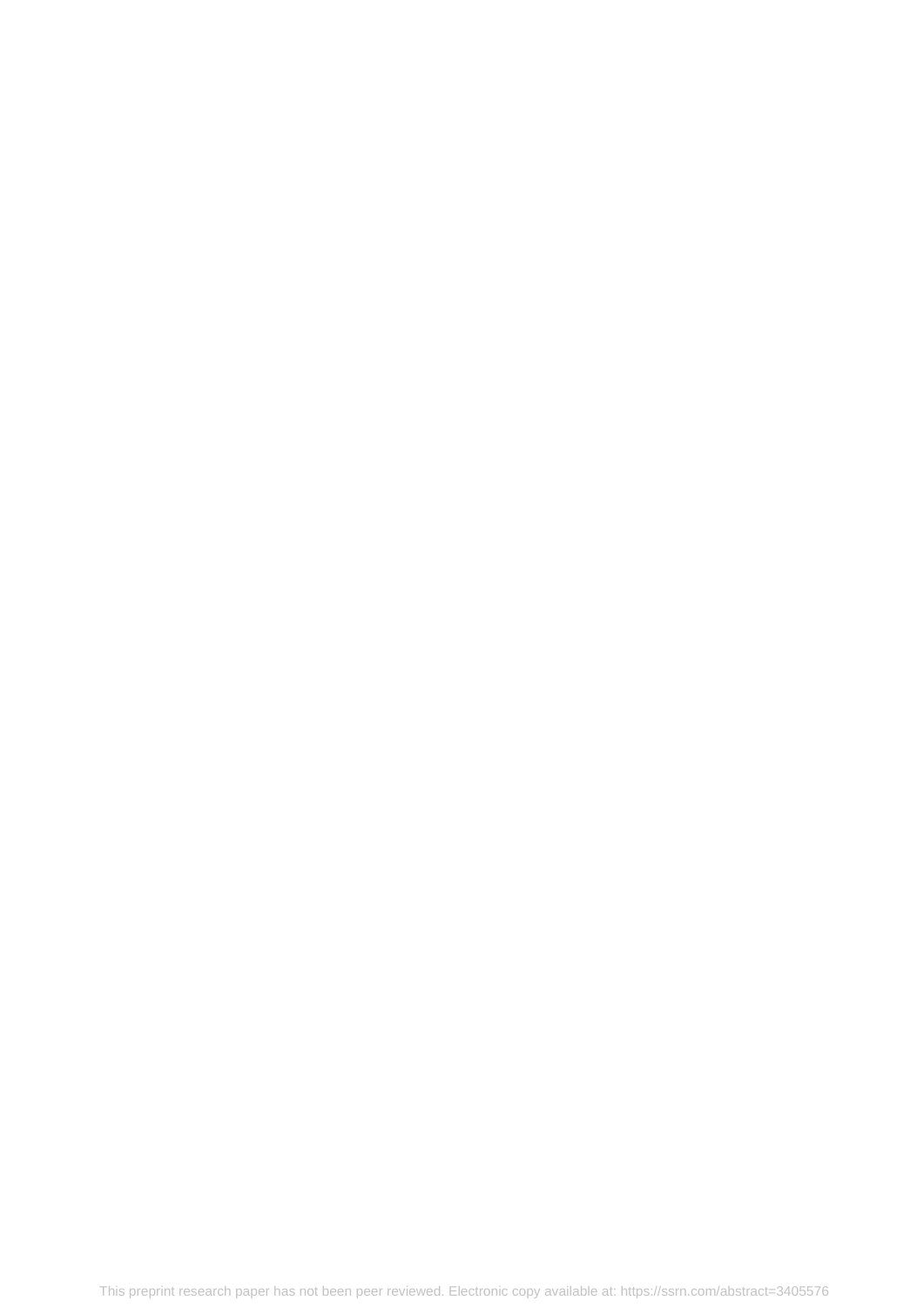# **Cost and affordability of the EAT-***Lancet* **diet in 159 countries**

# **Kalle Hirvonen (PhD)**

International Food Policy Research Institute (IFPRI), Development Strategy and Governance Division, Ethiopia, C/O ILRI, Bole Sub-City, Kebele no 13, Box 5689, Addis Ababa, Ethiopia.

# **Yan Bai (MIB)**

Tufts University, Friedman School of Nutrition, 150 Harrison Ave, Boston, MA 02111, USA.

# **Derek Headey (PhD)**

International Food Policy Research Institute (IFPRI), Poverty Health and Nutrition Division, 1201 Eye St., NW, Washington, DC 20005-3915 USA.

## **William A. Masters (PhD)**

Tufts University, Friedman School of Nutrition and Department of Economics, 150 Harrison Ave, Boston, MA 02111, USA.

Correspondence to:

William A. Masters (PhD), Tufts University, Friedman School of Nutrition and Department of Economics, 150 Harrison Ave, Boston, MA 02111, USA.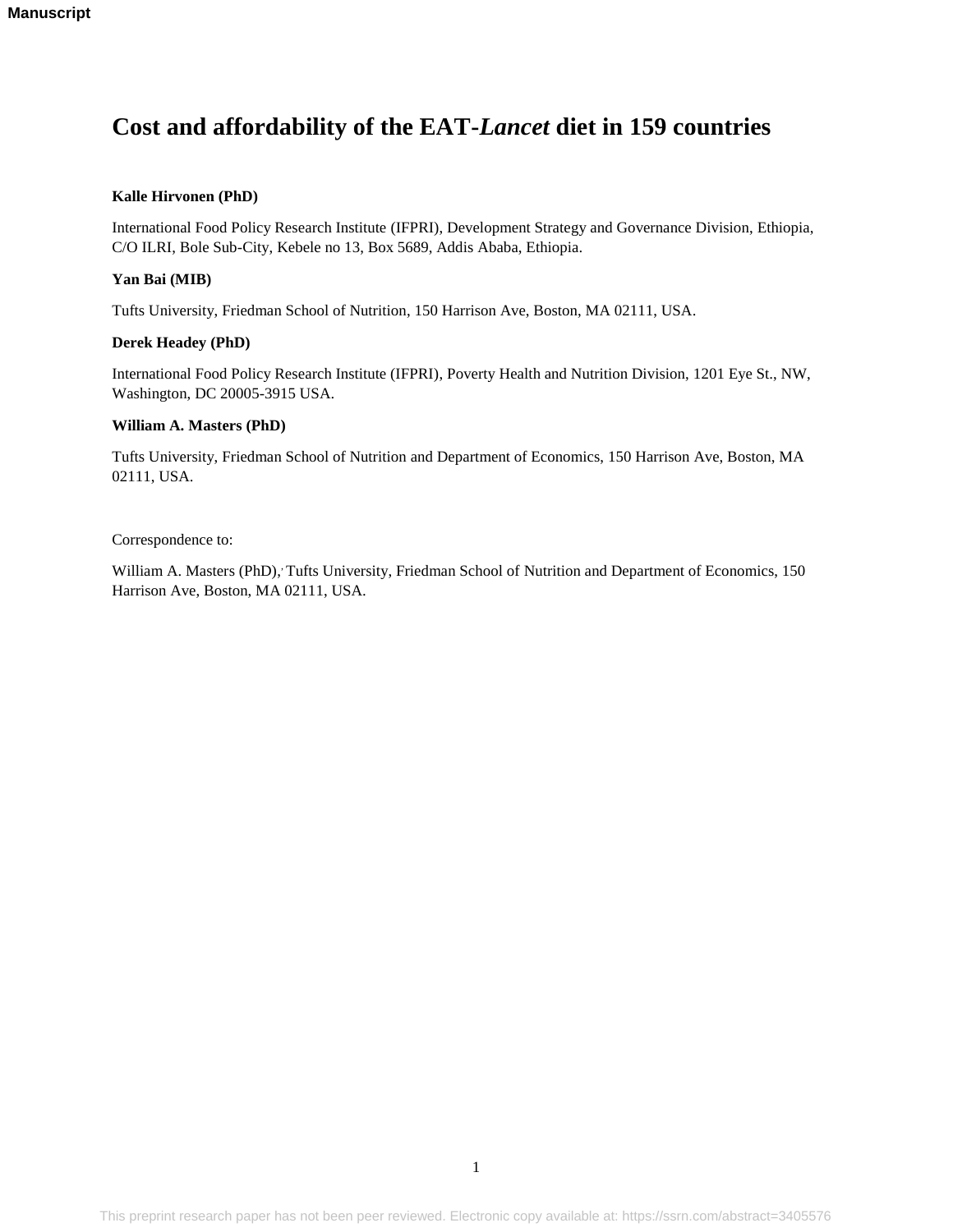#### **Abstract**

# **Background**

The EAT-*Lancet* Commission drew on all available nutritional and environmental evidence to construct the first global benchmark diet capable of sustaining health and protecting the planet, but did not consider cost. We added data on food prices and calculated affordability to guide intervention towards improved diets around the world.

# **Methods**

We obtained retail price observations used by the World Bank to measure poverty, and identified the most affordable foods to meet EAT-*Lancet* targets. We compared total cost per day to each country's gross national income, computed the fraction of people for whom the most affordable EAT-*Lancet* diet exceeds household income, and measured affordability relative to a least-cost diet with only essential nutrients.

# **Findings**

We found prices for 744 items across 159 countries, revealing that the most affordable EAT-*Lancet* diets cost a global average of \$2·89 per day (IQR: 2·41–3·16) in 2011, of which the largest share was the cost of fruits and vegetables (31·2 %), followed by legumes and nuts (18·7 %), meat, eggs  $\&$  fish (15·2 %) and dairy (13·2 %). This diet costs a small fraction of available resources in high-income countries, but is not affordable for the world's poor. We estimated that the cost of an EAT-*Lancet* diet exceeded household income for at least 1·56 billion people. The EAT-*Lancet* diet is also more expensive than the minimum cost of sufficient nutrients; on average, by a factor of 1·64 (IQR: 1·41–1·78).

# **Interpretation**

Current diets differ greatly from EAT-*Lancet* targets. Improving diets is affordable in many countries, but for many people would require some combination of higher income, nutrition assistance, and lower prices. Data and analysis on the cost of healthier foods is needed to inform both local interventions and systemic changes.

**Keywords:** Global Health, Nutrition, Diet Quality

**Funding:** This study was funded by the Bill & Melinda Gates Foundation through the project Advancing Research on Nutrition and Agriculture (AReNA), Phase II (Investment ID: OPP1177007). The cost of nutrient adequacy component draws on data and methods from a related project funded by UKAid and the Bill & Melinda Gates Foundation, entitled Changing Access to Nutritious Diets in Africa and South Asia (CANDASA, OPP1182628).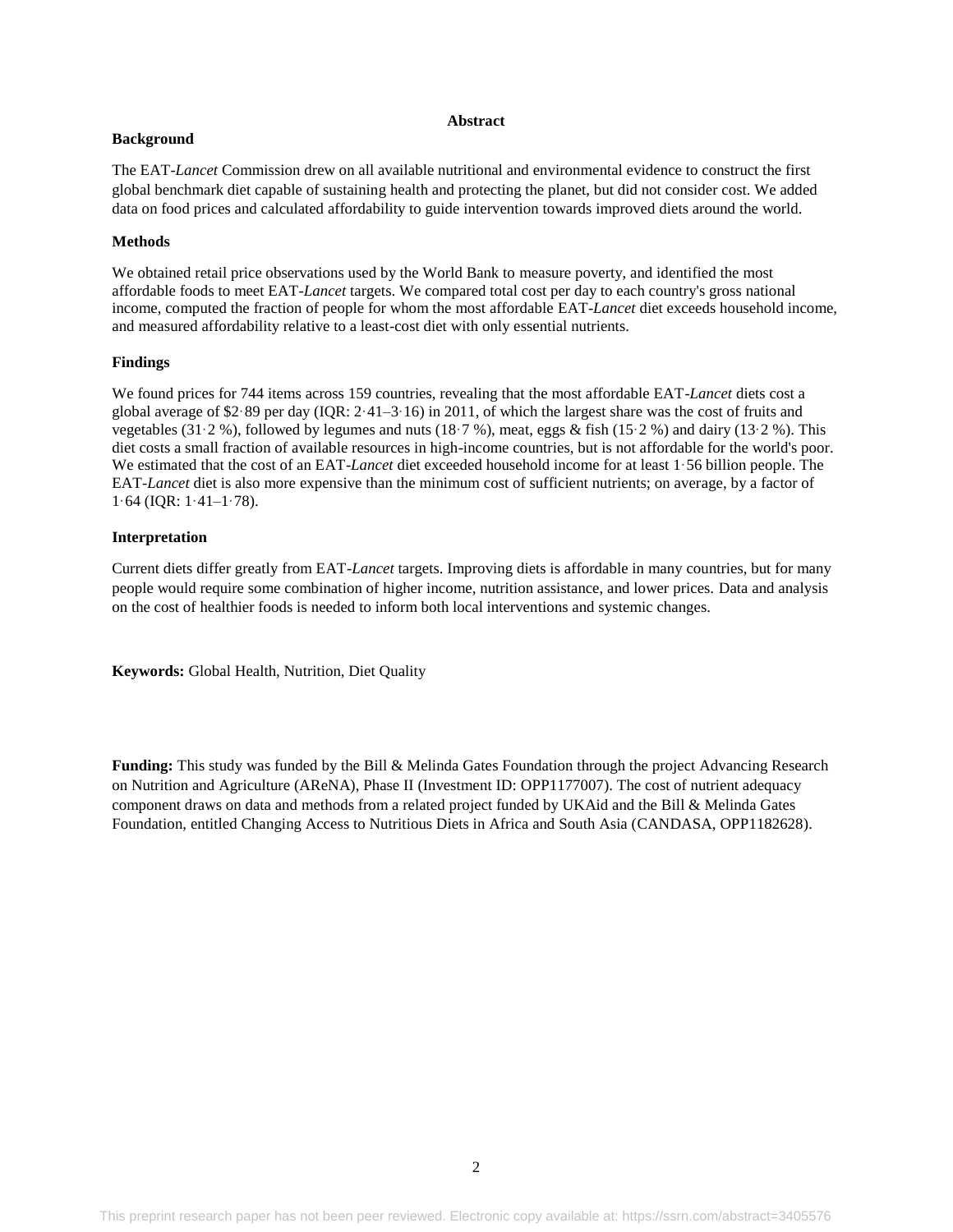## **Research in context**

## **Evidence before this study**

'Food in the Anthropocene: the EAT-*Lancet* Commission on healthy diets from sustainable food systems' was published on January 16, 2019, providing the first evidence-based targets for the quantities of each food group needed for both human health and environmental sustainability. The Commission did not address cost or affordability, and a PubMed search for "EAT *Lancet*" on June 13, 2019 reveals no other research on that.

## **Added value of this study**

This is the first study to calculate the cost of foods needed for a healthy and sustainable diet across the globe. Using standardized data on availability and prices for 744 food items in 159 countries, the minimum daily cost of an EAT-*Lancet* diet in 2011 ranged from an average of \$2·43 in low-income countries to \$2·77 in high-income countries. These diets are affordable for a majority of the world's people, but not in low-income countries where a day's worth of the lowest-cost way to meet EAT-*Lancet* targets would cost more than 70 % of daily national income. For at least 1·56 billion people, mostly in sub-Saharan Africa and South Asia, the cost of this diet would exceed their total income. Reaching EAT-*Lancet* targets would cost an average of 64 % more than achieving minimally adequate levels of essential nutrients and is currently unaffordable in low-income countries, because it requires larger quantities of higher-cost food groups such as dairy, eggs, meat, fish, fruits and vegetables than the near-subsistence diets that are currently consumed by very low-income people.

#### **Implications of all the available evidence**

Our findings indicate that a widespread global shift to the EAT-*Lancet* diet recommendation is feasible only through some combination of higher earnings, more favorable market prices and nutrition assistance for low-income people, in addition to changes in local and global food systems that drive food choice among more affluent populations. Meeting EAT-*Lancet* targets in low-income areas will require higher farm productivity and improved access to markets, plus greater nonfarm earnings and social safety nets, allowing people to shift consumption away from starchy staples and increase their intake of more nutritious but currently unaffordable animal-sourced and vegetal foods.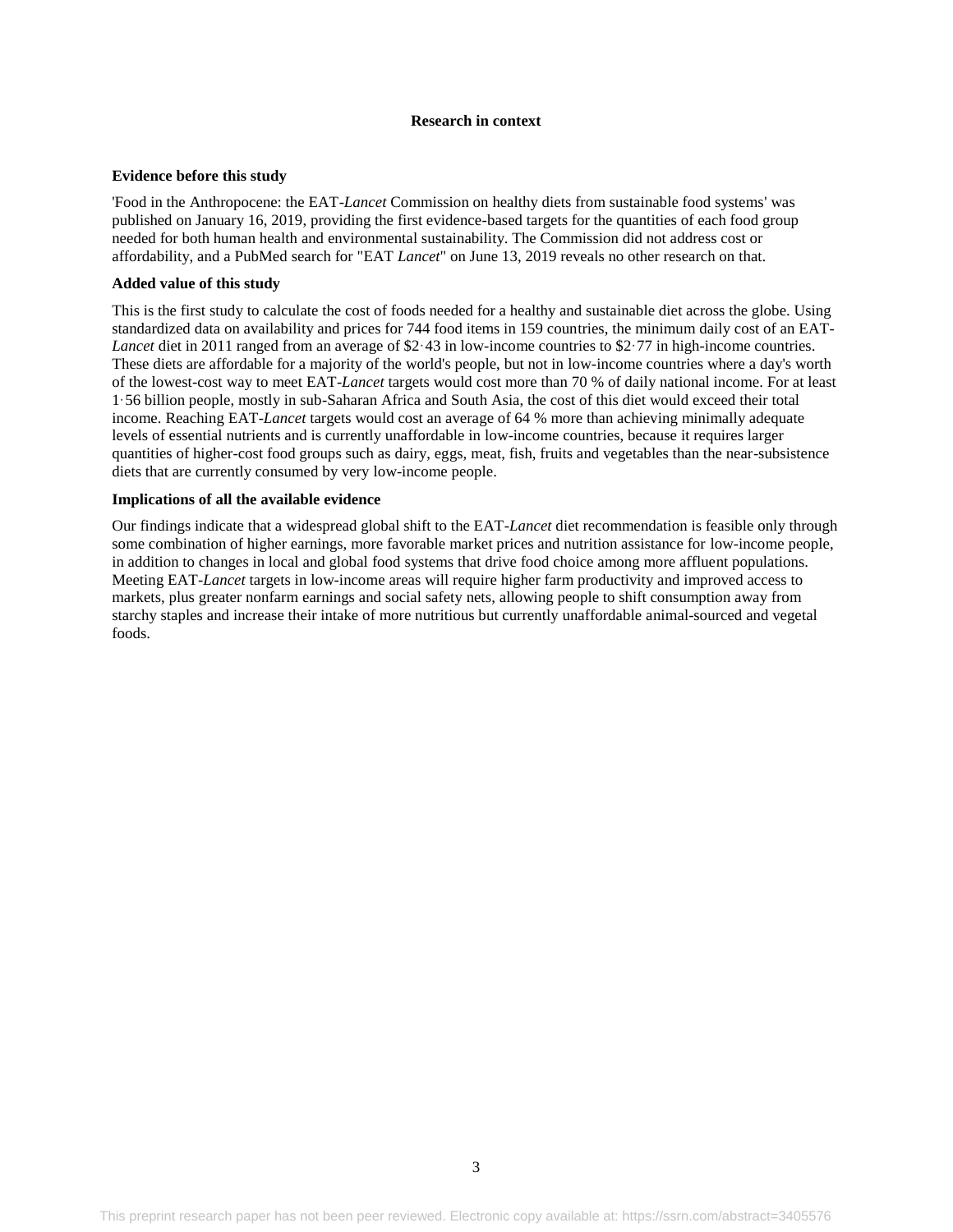## **1. Introduction**

More than 2·5 billion people worldwide suffer from at least one form of malnutrition, with approximately 800 million people undernourished, around two billion adults overweight or obese,<sup>1</sup> and over two billion people with micronutrient deficiencies.<sup>2</sup> Poor quality diets are now the leading cause of morbidity and mortality in the world,<sup>3</sup> due to both inadequate consumption of nutritious foods and excess consumption of harmful ones. Current food production methods pose risks to the health of the planet as well. The agricultural sector now accounts for 20 to 30 % of global greenhouse-gas emissions, and is a major cause of freshwater pollution, soil degradation and loss of biodiversity.<sup>4,5,6</sup> The global food system falls far short of achieving global goals for both health and the environment.

Realigning food systems to deliver better health and environmental outcomes is therefore among the most important global challenges of the 21st Century. To help guide change, the EAT-*Lancet* Commission was tasked with using the best available evidence to determine a universal reference diet that is healthy for both humans and the planet, minimizing chronic disease risks and maximizing human wellbeing. <sup>7</sup> The EAT-*Lancet* diet is rich in fruits and vegetables, with protein and fats sourced mainly from plant-based foods and fish with unsaturated oils, and carbohydrates from whole grains. Combined with improved agricultural production practices and reduction of food waste and loss, shifting to this diet permits feeding the estimated 10 billion people in 2050 within planetary boundaries that restrict global warming, land-systems change, freshwater expansion, biodiversity loss, and nitrogen and phosphorus cycling.

As noted in the EAT-*Lancet* report, a shift to healthier diets requires that they be both available and affordable based on local food prices, especially among low-income populations.8,9 To improve dietary intake, the EAT-*Lancet* commission calls for a Great Food Transformation: "a substantial change in the structure and function of the global food system so that it operates with different core processes and feedback". The evidence presented here can help guide those changes, by calculating the most affordable way to meet EAT-*Lancet* diet recommendations using available foods in every country of the world, and comparing the resulting dietary cost to prevailing incomes in each country.

This study aims to answer four key questions raised by the EAT-*Lancet* recommendations. First, what is the current cost per day of sufficient foods to meet EAT-*Lancet* targets, using the most affordable items now available in each country? Second, for whom would that total cost be (un)affordable, given national average incomes and household expenditures? Third, how much more costly are EAT-*Lancet* recommendations than the foods needed to meet minimal nutrient requirements?<sup>10</sup> And finally, how much does each of the specific food groups in EAT-*Lancet* diets contribute to their overall cost and affordability? Answers to these questions can guide efforts at dietary improvement globally and within each country, by identifying obstacles to change and what actions might be needed for both systemic transformation and assistance to specific populations.

#### **2. Methods**

#### *Overview*

The analysis took place in three stages. In the first stage, we used detailed information on locally available foods in all countries for which data was available to identify the lowest-cost items needed to meet EAT-*Lancet* recommendations (table 1). In the second stage, we compared the resulting daily cost to average daily gross national income (GNI), and used survey evidence on income distributions to calculate the number of people for whom the daily cost of an EAT-*Lancet* diet is not currently affordable. In the third stage, we compared the local cost of EAT-*Lancet* diets in each country to the least-cost combination of foods that just meet daily requirements of 20 essential nutrients. Taken together, these results identify the specific regions and food groups in which locally-available items needed to meet EAT-*Lancet* targets are (not) affordable, to inform both local interventions and systemic changes.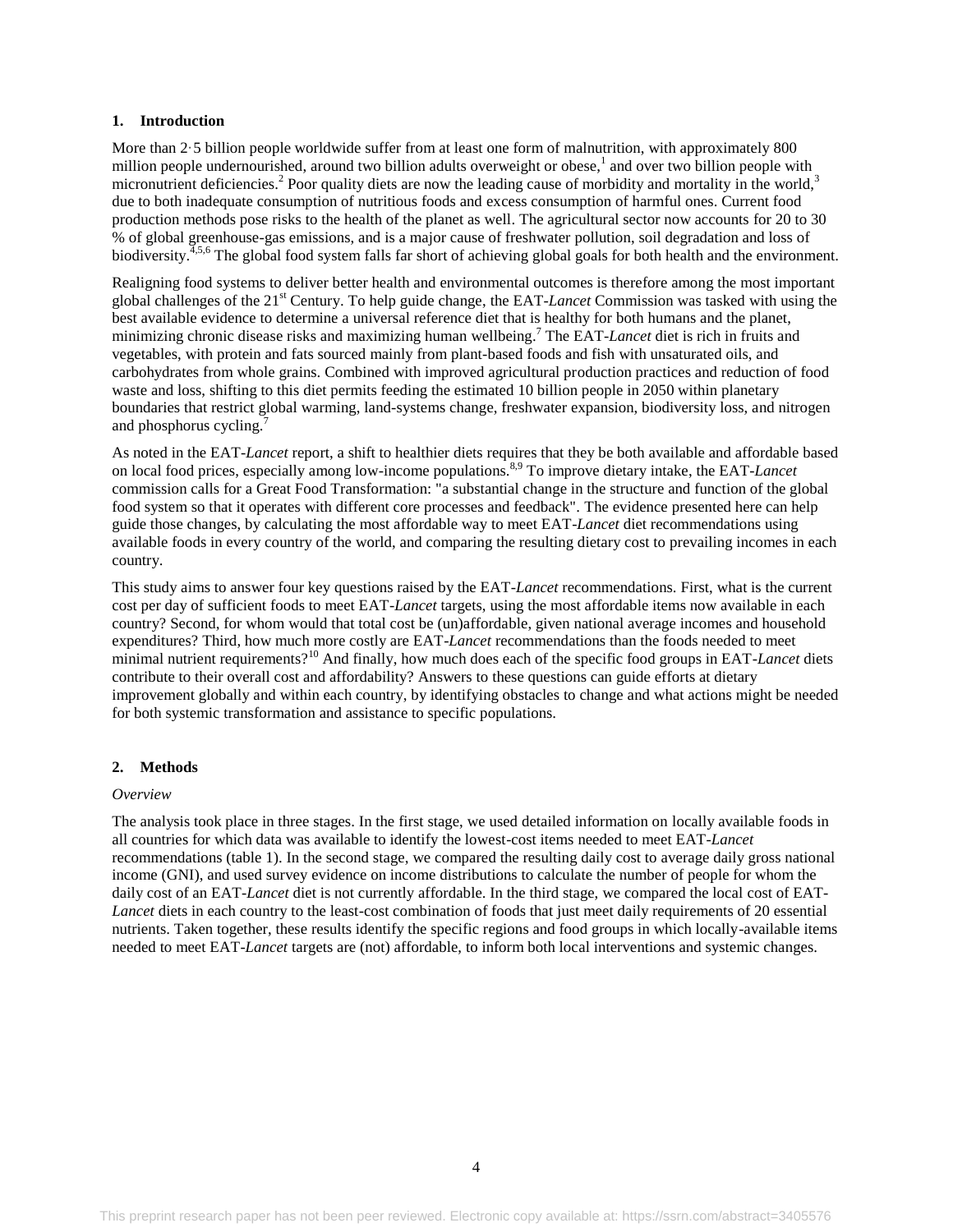# *The EAT-Lancet diet*

The reference diet recommended by Willett et al<sup>7</sup> is described in the first column of table 1. This EAT-*Lancet* diet provides 2,503 kcal per day, corresponding to the average energy needs of a 30-year old woman weighing 60 kg and whose physical activity level is between moderate and high. The specific serving sizes for each food group are derived from the best available scientific evidence about both health risks and environmental impacts of different foods. The EAT-*Lancet* report also specifies which food groups might substitute for each other, based on nutritional content and environmental impact. For example, poultry is exchangeable with fish and eggs, and various plant-based protein sources are interchangeable. The resulting food groups (table 1) combine red meat (beef, lamb and pork), white meat, fish and eggs (poultry, fish and eggs), and legumes and nuts (dry beans, soy foods and peanuts).

## *Food prices and availability by country*

The availability and cost of acquiring goods and services around the world is monitored by the International Comparison Program (ICP), a collaboration between the World Bank and country statistical agencies charged with collecting nationally representative prices for widely consumed goods and services. The purpose of the ICP is to standardize price collection, for use in measuring economic activity, poverty rates, and purchasing power parity (PPP) exchange rates between currencies.<sup>11</sup> The ICP aims for global coverage and includes sufficient data for this project from 159 countries accounting for 95% of the world's population (appendix 1).

The most recent available ICP data are from 2011, with prices for a globally standardized list of 199 foods and nonalcoholic beverages, which we supplemented with an additional 545 region-specific items for which the ICP regional authorities collated prices within Africa, Asia and the Pacific, Latin America and the Caribbean, and Western Asia. The resulting list of 744 items in 159 countries yielded 21,121 price observations. Almost all items without price observations were considered not available for purchase. The only exception is that 38 of the higherincome countries did not report any price for basic starchy staples such as potatoes or rice, for which we imputed their cost as the mean price from a country's geographical sub-region (appendix 2).

We then matched each ICP item to its food group, recorded the item's edible portion and energy contents (kcal) from the United States Department of Agriculture (USDA) National Nutrient Database,<sup>12</sup> and computed the most affordable way to meet EAT-*Lancet* targets from locally available foods using the least expensive item within each food group. In rare cases where a country reported no prices for any item within one of the EAT-*Lancet* groups, we substituted the lowest cost item within the closest other food category (appendix 2). For some countries, the ICP data include prices for whole animals such as fish and poultry that are not in the USDA product list. In these instances, we obtained estimates of edible portions from  $FAO/INFOODS<sup>13</sup>$  (appendix 3).

### *Income and affordability by country*

To assess affordability, we first compared the cost of an EAT-*Lancet* diet to the total value of all goods and services available per person in each country, as measured by the country's gross national income (GNI). GNI counts the total value of goods and services produced in the country, plus net income from abroad.<sup>14</sup> For 2011, World Bank estimates of GNI were available for 156 countries (appendix 4). GNI includes both household spending and public services, so this measure of affordability includes the potential for nutrition assistance under existing aid programs. To measure affordability from household resources, taking account of income distribution, we used survey evidence from the World Bank's PovcalNet system<sup>15</sup> to compute the number of people in each country for whom the lowestcost way to meet EAT-*Lancet* diet recommendations exceeds the total value of all household consumption or income. We were able to estimate this prevalence for 140 countries (appendix 4).

Our second benchmark of affordability is to compare EAT-*Lancet* diets against the least-cost way to obtain adequate levels of just essential nutrients, without consideration of additional attributes associated with EAT-*Lancet* food groups. This cost of nutrient adequacy (CoNA) is an updated version of the least-cost diet concept originally developed by Stigler<sup>16</sup>, computed from food prices and nutrient composition for a wide range of purposes.<sup>8,17-19</sup> For comparison with the EAT-*Lancet* diet, we defined CoNA as the lowest-cost combination of foods needed to meet all requirements of 20 essential nutrients for a healthy 60-kg woman at 30 years of age, in energy balance at 2,503 kcal/day (appendix 5). The quantity of each food needed to deliver nutrients in the required proportions was calculated by linear programming, to give a lower bound on the daily cost of meeting a healthy woman's minimum estimated average requirements (EARs), while staying below the maximum upper limit (UL) of toxicity for each micronutrient and within acceptable macronutrient distribution range (AMDR) for protein, fats and carbohydrates.<sup>10</sup> The foods selected for CoNA are not a recommended diet because it makes no provision for attributes other than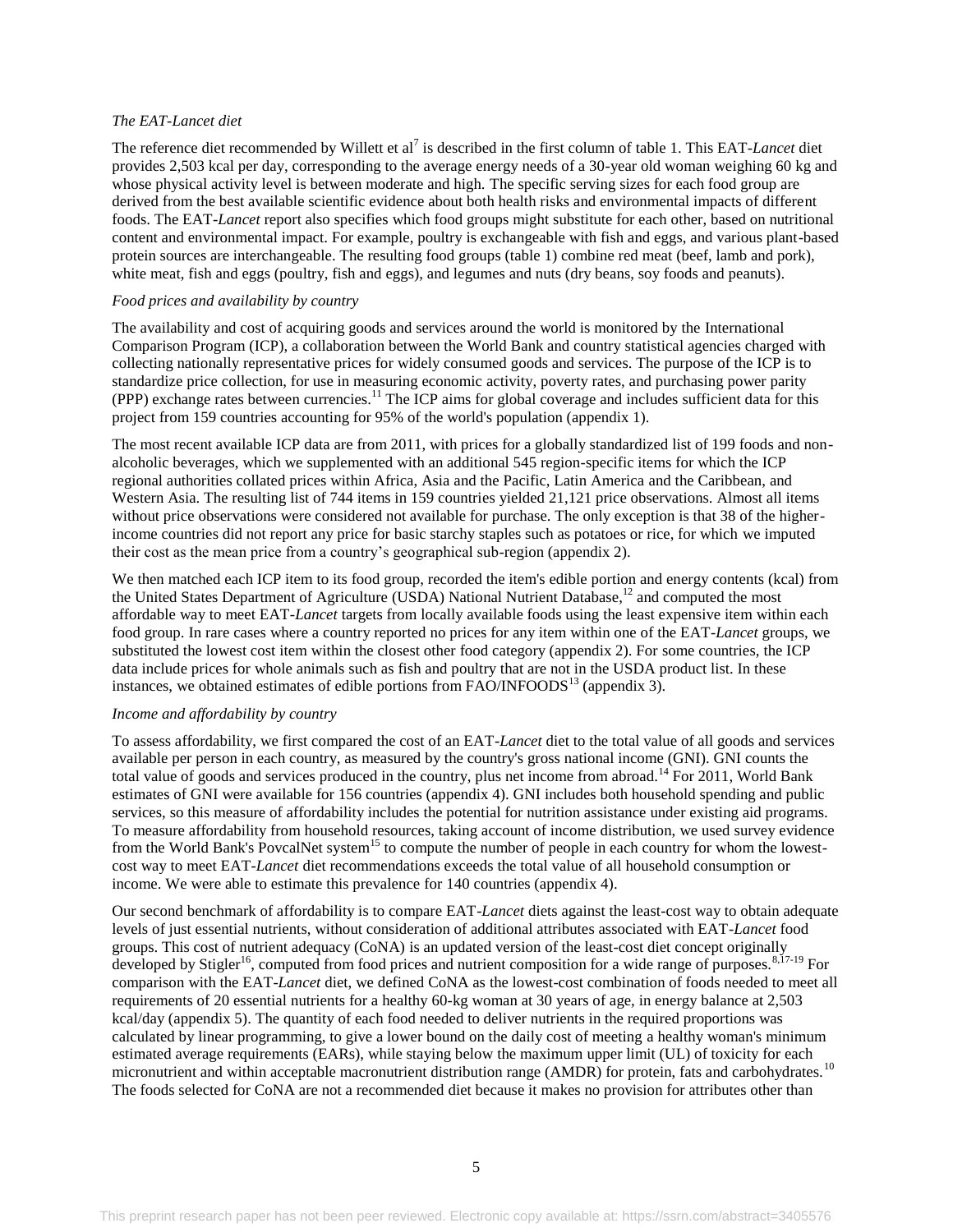essential nutrients, so it serves as a useful benchmark to measure the additional cost beyond just nutrients of meeting EAT-*Lancet* targets in each country.

Finally, to compare results across countries we converted local currency prices to 2011 international dollars using PPP exchange rates for household consumption, which measure the amount of local currency units needed to purchase the same bundle of goods and services in each country. PPP conversions are based on the same price data used to compute diet costs, but are an average over all food and non-food items in proportion to their importance for the country's total spending.

## *Statistical analyses*

We presented the data using box-and-whisker diagrams, ranked-order plots, maps and tables. In our box-andwhiskers diagrams, the size of the box indicates the difference between the  $25<sup>th</sup>$  percentile (the left-hand side of the box) and the  $75<sup>th</sup>$  percentile (the right-hand side of the box) of the distribution. The bottom and top rule marks the bottom  $5<sup>th</sup>$  and top  $5<sup>th</sup>$  percentiles of the full distribution, respectively. The vertical bar rule inside the box marks the mean value. Countries in the diagrams and tables were grouped by the size of their economy (high, upper-middle, lower-middle and low-income countries) and by their geographical location (East Asia and Pacific, Europe and Central Asia, Latin America & the Caribbean, Middle East and North Africa, North America, South Asia, sub-Saharan Africa) using World Bank classifications (see appendix 6 for the definitions of these income groups and the list of countries in each group). Selected results were also presented using heat maps in which the cost or affordability estimates were binned into quintiles of the full distribution. We used Stata (version 15) for all statistical analyses.

## *Role of the funding source*

The funder had no role in the study design, data analysis, interpretation, or writing of the report. All authors had full access to all the data in the study and had final responsibility for the decision to submit for publication.

## **3. Results**

The daily cost of an EAT-*Lancet* diet was estimated to be \$2·89 (IQR: 2·41–3·16) in 2011. The cost was larger in high-income countries (\$2.77, IQR: 2.39-3.02) than in low-income countries (\$2.43, IQR: 2.07–2.72), and among geographic regions cost was highest in the Latin America & Caribbean region (\$3·48, IQR: 2·41–3·16) and lowest in sub-Saharan Africa (\$2·50, IQR: 2·17–2·84), with considerable variation within regions and income groups (figure 1).

The food group whose quantities and prices accounted for the largest share of total cost is fruits and vegetables (table 2). In high-income countries, this share was on average 35·1 %, in upper-middle income countries 30·3%, in lower-middle income countries 29·7 % and low-income countries 26·7 %. Adding together all animal sourced food groups (dairy, plus meat, eggs and fish), their share of total cost was largest in low-income countries (32·8 %) and smallest in upper middle-income countries (26.2 %).

The affordability of EAT-*Lancet* diets, as a fraction of total gross national income (GNI), was an average of 3.0 % (IQR: 2·09–3·99) of GNI in high-income countries, 9·6 % (IQR: 6·11-11·84) in upper-middle income countries, 25·8 % (IQR: 18·21–31·79) in lower-middle income countries, and 73.2 % (IQR: 48.73–83.11) in low-income countries (figure 2). Among regions, diet cost as a fraction of GNI was lowest in North America (2.1 %; IQR: 1.92– 2.35) and highest in sub-Saharan Africa (48·7 %; IQR: 23·39–73·63). There was considerable geographic variation even within regions (figure 3), and the estimated cost of an EAT-*Lancet* diet exceeded the entire daily per capita GNI in the three poorest African countries (Burundi, Democratic Republic of Congo, and Liberia).

Measuring affordability relative to household expenditure, we estimated that the cost of an EAT-*Lancet* diet exceeds total spending on all goods and services for at least 1·56 billion people (table 3). The prevalence of individuals with total expenditure per person below the estimated least-cost of the EAT-*Lancet* diet is highest in sub-Saharan Africa (57·6%) followed by South-Asia (38·4%).

Measuring affordability relative to alternative sources of essential nutrients, an EAT-*Lancet* diet is more expensive by a factor of 1·64 (IQR: 1·41–1·78). The minimal cost of nutrient adequacy (CoNA) also spans a narrower range than the cost of EAT-*Lancet* diets (figure 4), and the added cost of meeting EAT-*Lancet* standards varies widely across income levels and geographic regions (figure 5). The main cost differences between the EAT-*Lancet* diet and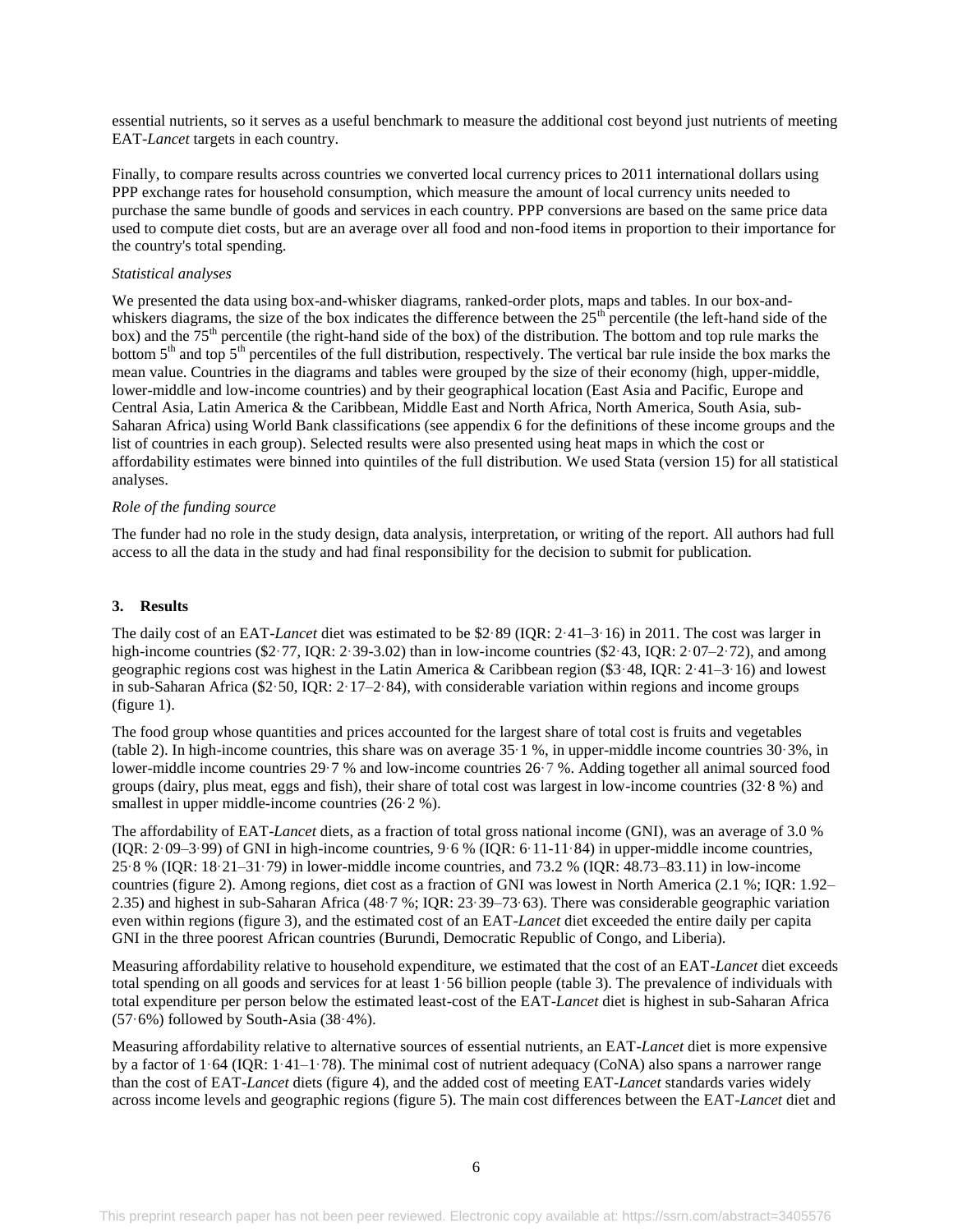the least-cost source of nutrients largely originate from the larger quantity of animal source foods in the EAT-*Lancet* diet than would be required for nutrient adequacy alone (table 4).

## **4. Discussion**

Our study revealed that EAT-*Lancet* diets are not affordable for much of the world's low-income population. In the 26 countries (0.73 billion people) classified as low-income by the World Bank, obtaining enough of the least expensive locally available items to meet EAT-*Lancet* targets would require 73 % of national income. In the 47 countries (2.97 billion people) classified as lower-middle income, these diets would cost 25.8 % of national income.

Using survey evidence on household income and consumption, we estimated that at least 1·56 billion individuals, mostly located in sub-Saharan Africa and South Asia, face a daily cost of meeting EAT-*Lancet* targets in their country that exceeds the value of all goods and services they now obtain. Though large in itself, this 1·56 billion estimate is a lower bound since many more people would be unable to afford EAT-*Lancet* diets after paying for other necessities such as housing, transportation, education and health care. Furthermore, we found that EAT-*Lancet* diets were on average 64 % more costly than the foods needed for nutrient adequacy, due in part to larger quantities of animal-source foods as well as fruits and vegetables. The EAT-*Lancet* recommends less meat than what richer people currently consume, but includes more of these high-cost foods than the world's poor can now afford.

Making the EAT-*Lancet* diet more affordable for the poor would require some combination of higher incomes and lower prices, without which individuals cannot obtain sufficient quantities from each food group. Lower prices could come from improvements in local production, marketing and trade, and expanding the range of lower-cost options in each food group. The higher income needed to acquire larger quantities could come from economic growth that raises farm and non-farm earnings, or nutritional assistance and social safety nets. The World Bank estimates that social safety nets now serve approximately 2.5 billion people worldwide,<sup>20</sup> but only 20 % of people in low-income countries, suggesting an urgent need to expand social protection for the world's poorest.<sup>20</sup>

Beyond affordability for the world's poor, many other changes would be needed for people to choose an EAT-Lancet diet.<sup>8,21,22</sup> Drivers of choice among affordable items include individually modifiable factors such as time use and convenience, nutrition knowledge, and acquired tastes and habits, which in turn are shaped by societal factors such as marketing practices, as well as forces outside the food system such as child care, housing and transportation. The Great Food Transformation described in the EAT-*Lancet* report rightly calls for change not just in prices and purchasing power, but also in many other factors described in the rich literature on food choice.<sup>2</sup>

Looking across food groups, our analysis shows that fruits and vegetables and animal source foods are the most expensive components of a nutritious diet, especially in lower-income countries. Other analyses of ICP price data confirm this pattern, as more nutritious foods are more expensive in lower income countries, especially when compared to the cost of starchy staples.<sup>24,25</sup> This finding could be explained by the perishability and high transport cost of fruits, vegetables and animal-sourced foods, for which richer countries have invested heavily in specialized production and marketing systems that are typically considerably less developed in poorer countries.<sup>26</sup> Moreover, while reducing the prices of animal-sourced foods may be desirable, our analysis also suggests that poor adults could still achieve their requirements for essential nutrients through purchasing fewer animal-sourced foods than the EAT-*Lancet* diet recommends.

This study has several limitations. First, for each country we provide only a lower bound on the cost of EAT-*Lancet* diets, based on most affordable item in each food group. Even low-income consumers might choose a variety of more expensive foods in each group, consuming an EAT-*Lancet* diet that also meets other goals such as speed and ease of preparation as well as cultural preferences. Second, our cost and affordability estimates are designed to provide national and global totals for the most recent available year, masking spatial heterogeneity within countries as well as variation over time. There are often substantial cost-of-living differences between rural and urban areas,<sup>27</sup> that are further complicated by differences in availability of different items.<sup>28</sup> Farming households may access to their own production some of the year, and seasonality plays an important role in food prices and availability for food buyers as well.<sup>29</sup> A third kind of limitation concerns variation in nutritional needs, as the EAT-*Lancet* diet and our cost of nutrient adequacy calculations pertain only to a typical adult women, and would differ among women depending on their height, weight, physical activity and pregnancy and lactation status, and be different for males and people of different ages or disease status. Demographically disaggregated analyses would improve the precision of these dietary affordability metrics. Finally, there is uncertainty about the nutritional content of each item for which a price is reported, and while our list of 744 distinct foods includes many diverse foods, there may exist other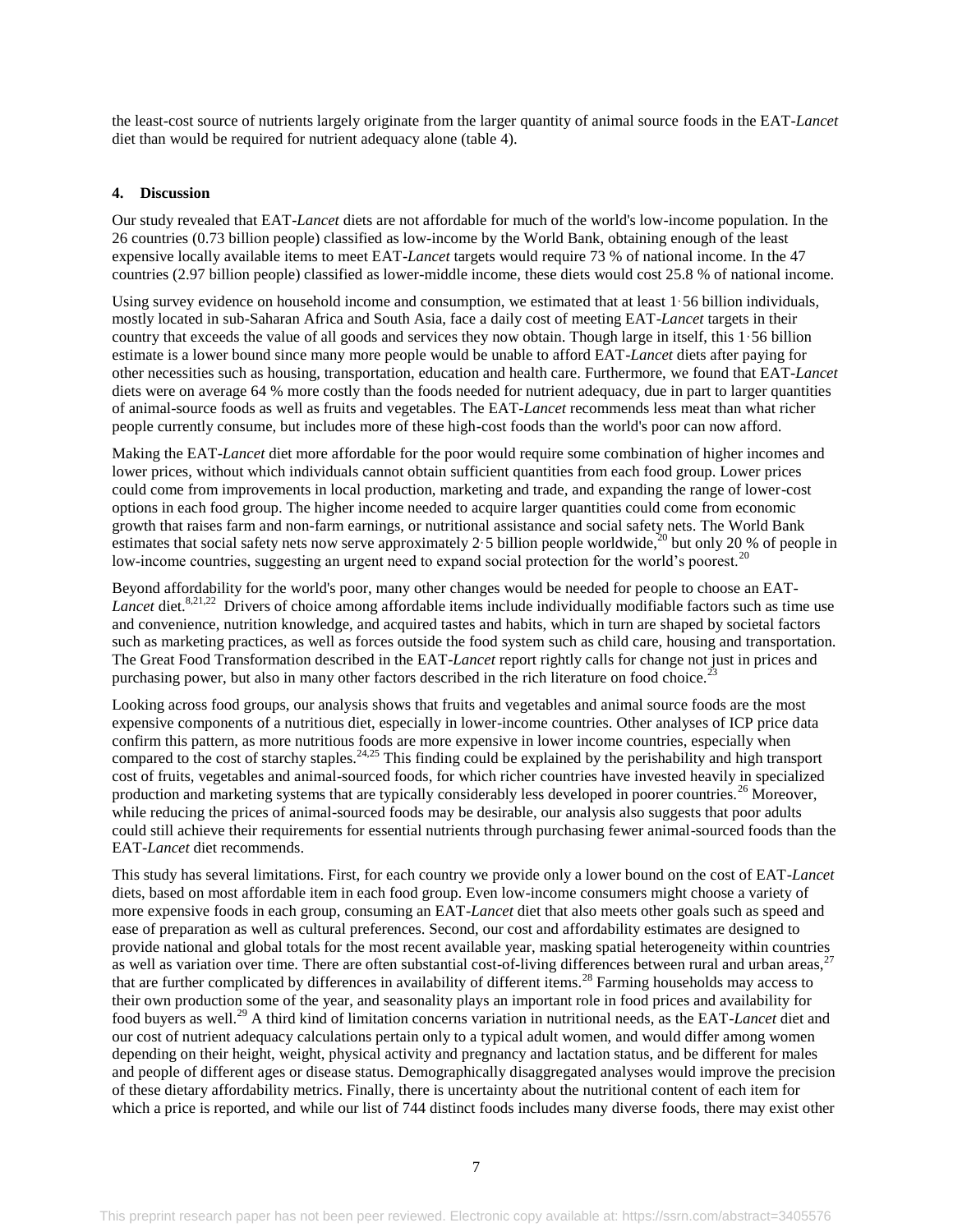foods that would be less costly than those for which prices are reported to the ICP. These limitations suggest the need for more advanced analyses of dietary costs that capture differences in the affordability of an extensive range of foods measured across locations and over time, and over individuals with different calorie requirements.

Economic extensions to the EAT-*Lancet* research agenda can offer important insights into the specific interventions and systemic changes needed to improve diets. Even if many poor consumers were to aspire to consume healthier and more environmentally sustainable foods, income and price constraints frequently render this diet unaffordable, and measures to alleviate these constraints will be essential for moving this diet within reach of the world's poor.

## **Contributors**

KH conceived the study. DH and WAM contributed to the design, secured funding and access to price data. YB contributed the data and analysis on nutrient adequacy. KH performed data analysis, in consultation with DH and WAM. KH, DH and WAM wrote the Article. All authors approved the final version of the manuscript.

#### **Declaration of interests**

None.

## **Acknowledgments**

We thank William Vigil Oliver and the World Bank's ICP team for access to the price data, and thank numerous colleagues at IFPRI and Tufts for stimulating our work on this topic.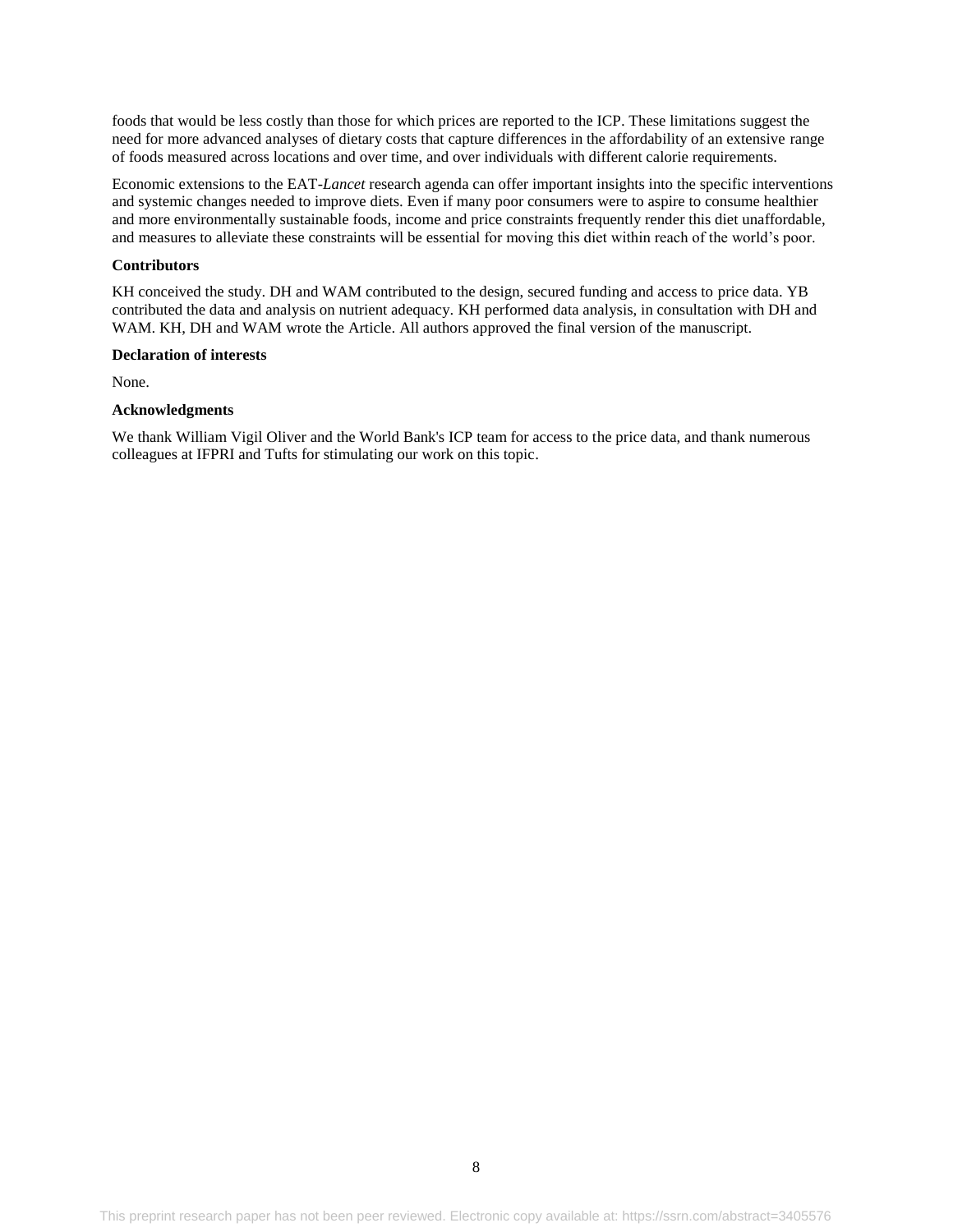## **References**

1. WHO. Double-duty actions for nutrition: policy brief. Geneva: World Health Organization (WHO); 2017.

2. Ramakrishnan U. Prevalence of micronutrient malnutrition worldwide. *Nutrition reviews* 2002; **60**(suppl\_5): S46-S52.

3. Forouzanfar MH, Alexander L, Anderson HR, et al. Global, regional, and national comparative risk assessment of 79 behavioural, environmental and occupational, and metabolic risks or clusters of risks in 188 countries, 1990-2013: a systematic analysis for the Global Burden of Disease Study 2013. *The Lancet* 2015; **386**(10010): 2287-323.

4. Vermeulen SJ, Campbell BM, Ingram JS. Climate change and food systems. *Annu Rev Environ Resour* 2012; **37**: 195-222.

5. Foley JA, DeFries R, Asner GP, et al. Global consequences of land use. *Science* 2005; **309**(5734): 570-4.

6. Carpenter SR, Caraco NF, Correll DL, Howarth RW, Sharpley AN, Smith VH. Nonpoint pollution of surface waters with phosphorus and nitrogen. *Ecol Appl* 1998; **8**(3): 559-68.

7. Willett W, Rockström J, Loken B, et al. Food in the Anthropocene: the EAT–Lancet Commission on healthy diets from sustainable food systems. *The Lancet* 2019; Published online January 16, 2019. http://dx.doi.org/10.1016/S0140-6736(18)31788-4: 1-47.

8. Darmon N, Drewnowski A. Contribution of food prices and diet cost to socioeconomic disparities in diet quality and health: a systematic review and analysis. *Nutr Rev* 2015; **73**(10): 643-60.

9. Green R, Cornelsen L, Dangour AD, et al. The effect of rising food prices on food consumption: systematic review with meta-regression. *BMJ* 2013; **346**: f3703.

10. Otten JJ, Hellwig JP, Meyers LD. Dietary reference intakes: the essential guide to nutrient requirements: National Academies Press; 2006.

11. World Bank. Measuring the Real Size of the World Economy: The Framework, Methodology, and Results of the International Comparison Program—ICP. Washington, DC: World Bank; 2013.

12. USDA. National Nutrient Database for Standard Reference, Release 28. https://ndb.nal.usda.gov/ndb/search/list: United States Department of Agriculture (USDA); 2013.

13. Food and Agriculture Organization of the United Nations. FAO/INFOODS Global Food Composition Database for Fish and Shellfish Version 1.0- uFiSh1.0. Rome, Italy. 2016

14. World Bank. World Development Indicators (WDI) database. Data retrieved: 24 March 2019. 2019.

15. Ferreira FH, Chen S, Dabalen A, et al. A global count of the extreme poor in 2012: data issues, methodology and initial results. *J Econ Inequal* 2016; **14**(2): 141-72.

16. Stigler GJ. The cost of subsistence. *J Farm Econ* 1945; **27**(2): 303-14.

17. Clerfeuille E, Vieux F, Lluch A, Darmon N, Rolf-Pedersen N. Assessing the construct validity of five nutrient profiling systems using diet modeling with linear programming. *Eur J Clin Nutr* 2013; **67**(9): 1003.

18. Allen RC. Absolute poverty: When necessity displaces desire. *Am Econ Rev* 2017; **107**(12): 3690-721.

19. Masters WA, Bai Y, Herforth A, et al. Measuring the Affordability of Nutritious Diets in Africa: Price Indexes for Diet Diversity and the Cost of Nutrient Adequacy. *Am J Agric Econ* 2018; **100**(5): 1285-301.

20. World Bank. The State of Social Safety Nets 2018. Washington D.C.: World Bank; 2018.

21. Drewnowski A, Specter S. Poverty and obesity: the role of energy density and energy costs. *Am J Clin Nutr* 2004; **79**(1): 6-16.

22. Maillot M, Darmon N, Darmon M, Lafay L, Drewnowski A. Nutrient-Dense Food Groups Have High Energy Costs: An Econometric Approach to Nutrient Profiling. *J Nutr* 2007; **137**(7): 1815-20.

23. Finaret AB, Masters WA. Beyond Calories: The New Economics of Nutrition. *Annu Rev Resour Econ* 2019; **11**(forthcoming. Preprint at https://papers.ssrn.com/abstract=3278001).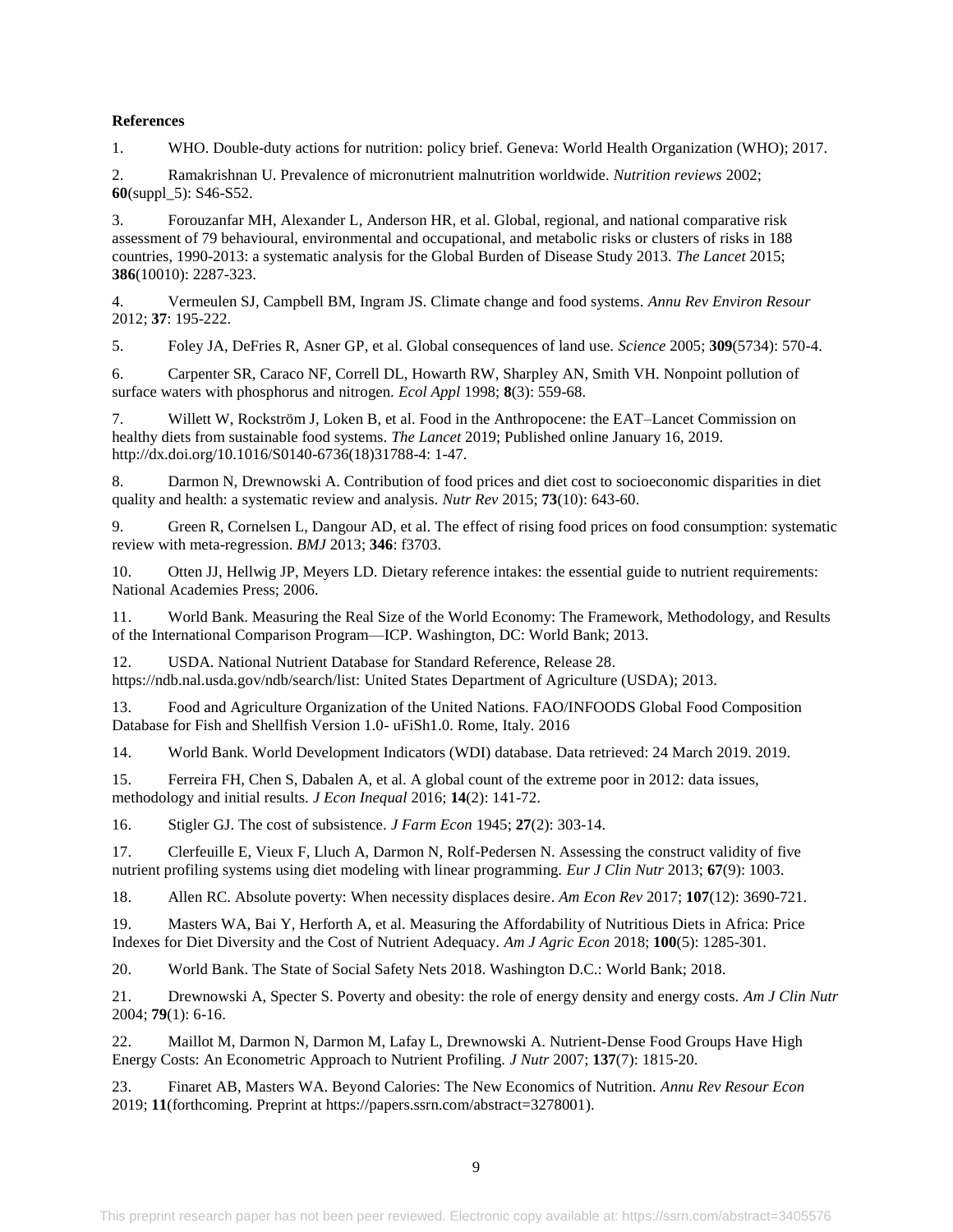24. Headey DD, Hirvonen K, Hoddinott JF. Animal sourced foods and child stunting. *Am J Agric Econ* 2018; **100**(5): 1302–19.

25. Headey D, Alderman H, Maitra C, Rao P. The relative prices of healthy and unhealthy foods in 177 countries. Agriculture for Nutrition and Health Academy Week. Kathmandhu; 2017.

26. World Bank. World Development Report 2008: Agriculture for Development. Washington DC: World Bank; 2007.

27. Ravallion M, Chen S, Sangraula P. New Evidence on the Urbanization of Global Poverty. *Popul. Dev. Rev.*  2007; **33**(4): 667-701.

28. Headey D, Hirvonen K, Hoddinott J, Stifel D. Rural food markets and child nutrition. American Economics Association Invited Paper. Atlanta, Georgia: AEA; 2019.

29. Gilbert CL, Christiaensen L, Kaminski J. Food Price Seasonality in Africa: Measurement and Extent. *Food Policy* 2017; **67**: 119-32.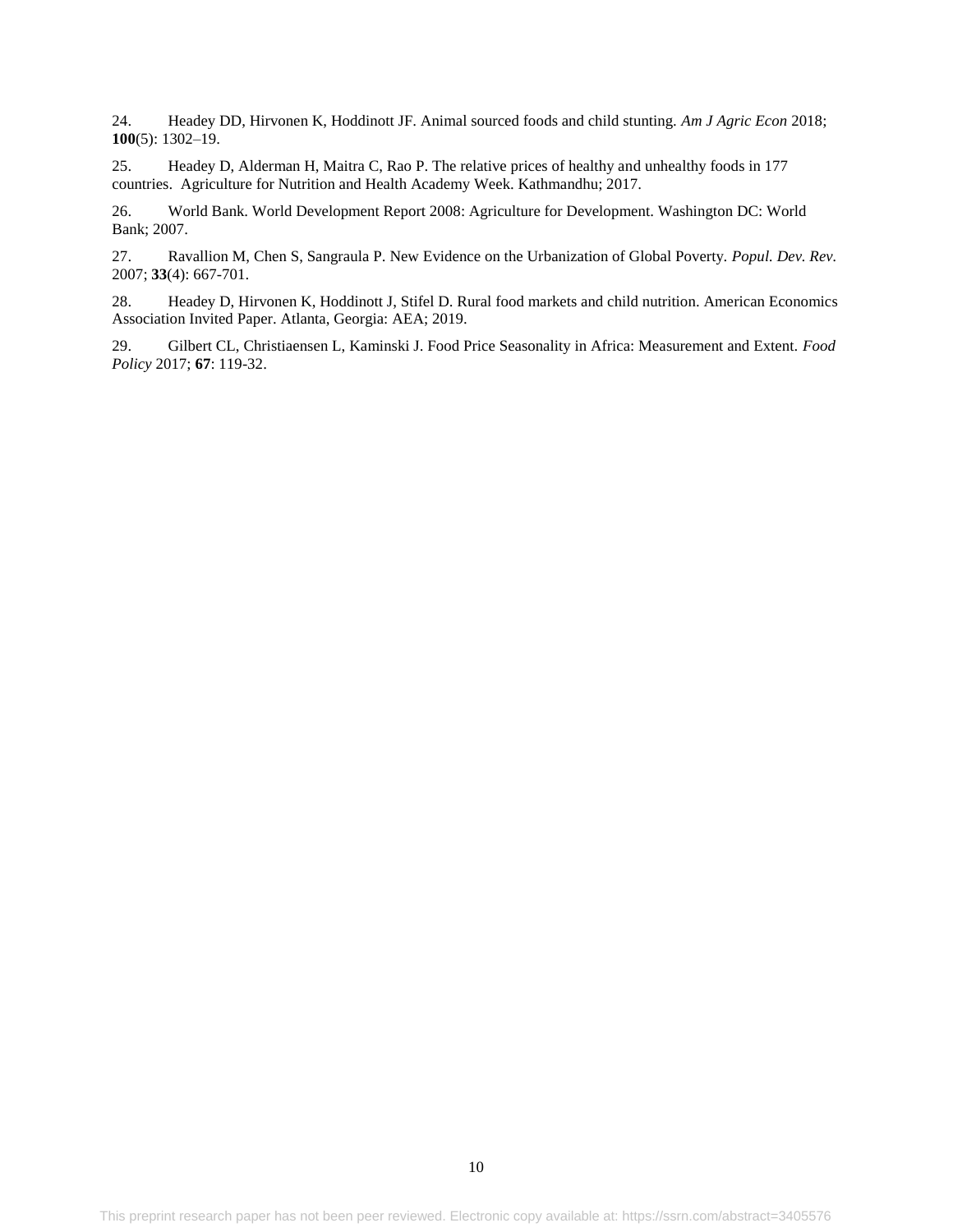# **Tables and Figures**

| <b>EAT-Lancet groups</b>     | <b>Serving</b><br>(kcal/d) | <b>Functional category</b>   | <b>Serving</b><br>(kcal/d) | <b>Broad food groups</b> | <b>Serving</b><br>(kcal/d) |
|------------------------------|----------------------------|------------------------------|----------------------------|--------------------------|----------------------------|
| Rice, wheat, corn, and other | 811                        | Rice, wheat, corn, and other | 811                        | Starchy staples          | 850                        |
| Potatoes and cassava         | 39                         | Potatoes and cassava         | 39                         |                          |                            |
| Dark green vegetables        | 23                         | Dark green vegetables        | 23                         | Fruits & vegetables      | 204                        |
| Red and orange vegetables    | 30                         | Red and orange vegetables    | 30                         |                          |                            |
| Other vegetables             | 25                         | Other vegetables             | 25                         |                          |                            |
| All fruits                   | 126                        | All fruits                   | 126                        |                          |                            |
| Whole milk or equivalents    | 153                        | Whole milk or equivalents    | 153                        | Dairy                    | 153                        |
| Beef and lamb                | 15                         | Beef, lamb and pork          | 30                         | Meat, eggs & fish        | 151                        |
| Pork                         | 15                         |                              |                            |                          |                            |
| Chicken and other poultry    | 62                         | Poultry, eggs and fish       | 121                        |                          |                            |
| Eggs                         | 19                         |                              |                            |                          |                            |
| Fish                         | 40                         |                              |                            |                          |                            |
| Dry beans, lentils, and peas | 172                        | Legumes, nuts $&$ soy foods  | 575                        | Legumes & nuts           | 575                        |
| Soy foods                    | 112                        |                              |                            |                          |                            |
| Peanuts                      | 142                        |                              |                            |                          |                            |
| Tree nuts                    | 149                        |                              |                            |                          |                            |
| Palm oil                     | 60                         | Palm oil                     | 60                         | Oils & fats              | 450                        |
| Unsaturated oils             | 354                        | Unsaturated oils             | 354                        |                          |                            |
| Dairy fats                   | $\mathbf{0}$               | Dairy fats                   | $\boldsymbol{0}$           |                          |                            |
| Lard or tallow               | 36                         | Lard or tallow               | 36                         |                          |                            |
| All sweeteners               | 120                        | All sweeteners               | 120                        | <b>Sweeteners</b>        | 120                        |
| <b>Total</b>                 | 2,503                      | <b>Total</b>                 | 2,503                      | <b>Total</b>             | 2,503                      |

**Table 1: Composition of the EAT-***Lancet* **diet, by food group**

Data are daily servings in kcal. The healthy reference diet described by Willett et al<sup>7</sup> is reported in the first column ('EAT-*Lancet* groups'). The second column ('Functional category') allows for exchangeability across certain EAT-*Lancet* food groups. The last column ('Broad food groups') provides the broad aggregations of the EAT-*Lancet* food groups.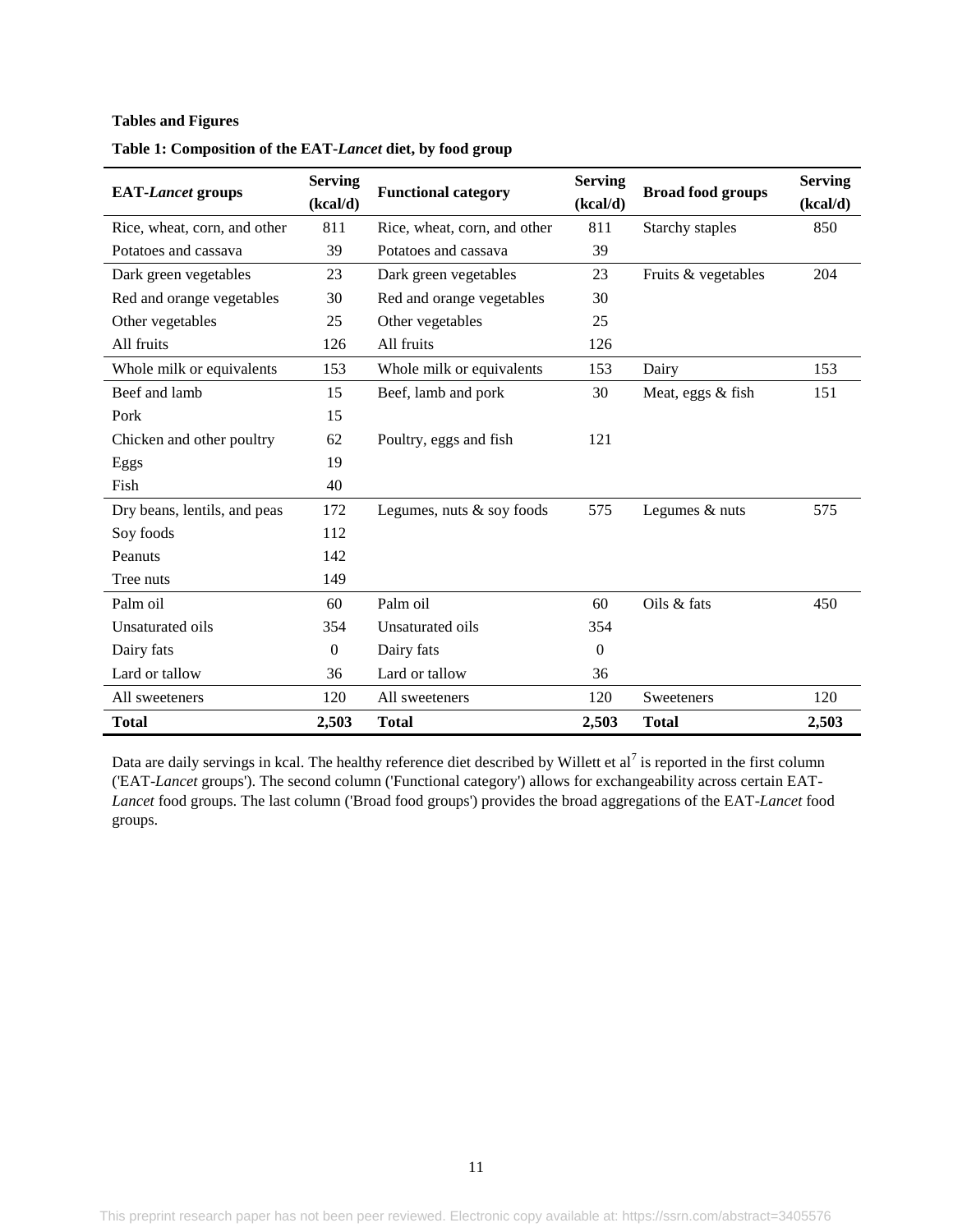

**Figure 1. Cost of the EAT-***Lancet* **diet in 2011 international dollars, by country income levels and major regions** 

We used price data from the International Comparison Program (ICP) to estimate the cost of the EAT-*Lancet* diet in 159 countries. Cost estimates are reported in 2011 international dollars based on the Purchasing Power Parity (PPP) for household consumption. The size of the box indicates the difference between the  $25<sup>th</sup>$  percentile (the left-hand side of the box) and the 75<sup>th</sup> percentile (the right-hand side of the box) of the distribution. The bottom and top rule marks the bottom  $5<sup>th</sup>$  and top  $5<sup>th</sup>$  percentiles, respectively. The vertical bar rule inside the box shows the mean value for the income group or geographic region.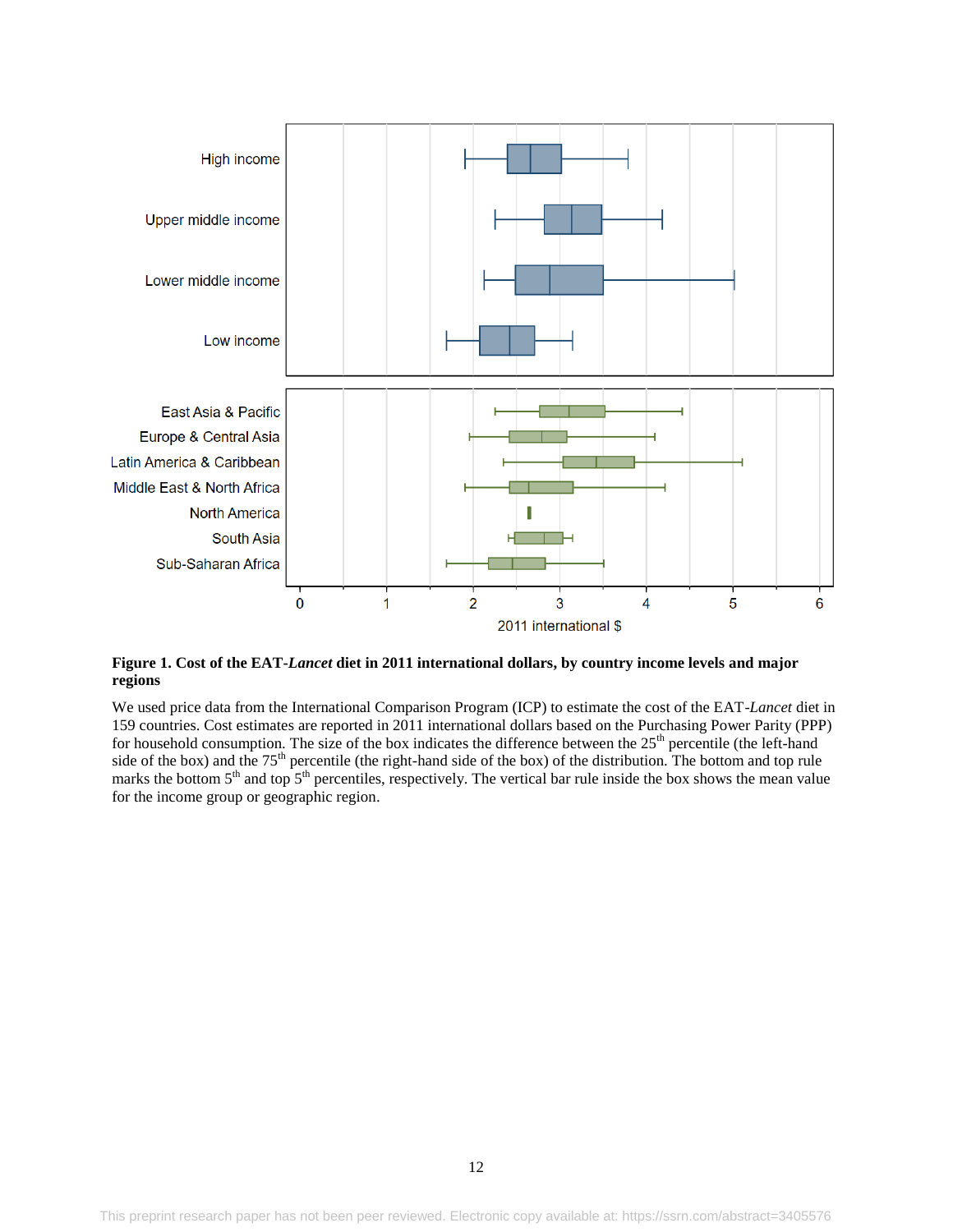| <b>Broad food group:</b>     |               | <b>Starchy</b><br>staples | <b>Legumes</b><br>$\&$ nuts | Fruits &<br>vegetables | <b>Dairy</b> | Meat,<br>eggs &<br>fish | Oils &<br>fats | Sweete-<br>ners | <b>Total</b> |
|------------------------------|---------------|---------------------------|-----------------------------|------------------------|--------------|-------------------------|----------------|-----------------|--------------|
| Serving (kcal/day):          |               | 850                       | 204                         | 153                    | 151          | 575                     | 450            | 120             | 2,503        |
| $Global (N=159)$             | \$            | 0.32                      | 0.54                        | 0.90                   | 0.38         | 0.44                    | 0.23           | 0.07            | 2.89         |
|                              | $\frac{0}{0}$ | $11-2$                    | 18.7                        | $31 - 2$               | 13.2         | 15.2                    | $8-0$          | 2.5             | 100          |
| By country income level:     |               |                           |                             |                        |              |                         |                |                 |              |
| High income $(N=52)$         | \$            | 0.30                      | 0.55                        | 0.97                   | 0.33         | 0.41                    | 0.16           | 0.05            | 2.77         |
|                              | $\%$          | $11-0$                    | 19.7                        | $35 - 1$               | $11-8$       | 14.7                    | 5.8            | $1.9$           | 100          |
| Upper middle income          | \$            | 0.37                      | 0.66                        | 0.97                   | 0.38         | 0.45                    | 0.27           | 0.08            | 3.20         |
| $(N=40)$                     | $\%$          | 11.7                      | 20.7                        | 30.3                   | $12 - 0$     | 14.2                    | $8-6$          | 2.4             | 100          |
| Lower middle income          | \$            | 0.34                      | 0.53                        | 0.91                   | 0.46         | 0.48                    | 0.25           | 0.08            | 3.05         |
| $(N=41)$                     | $\%$          | $11-3$                    | $17-6$                      | 29.7                   | $15-0$       | 15.6                    | 8.2            | 2.6             | 100          |
| Low income $(N=26)$          | \$            | 0.25                      | 0.35                        | 0.65                   | 0.38         | 0.42                    | 0.28           | 0.10            | 2.43         |
|                              | $\%$          | $10-1$                    | 14.6                        | $26 - 7$               | 15.4         | 17.4                    | $11-7$         | 4.2             | 100          |
| By geographic region:        |               |                           |                             |                        |              |                         |                |                 |              |
|                              | \$            | 0.36                      | 0.54                        | $1 - 17$               | 0.58         | 0.38                    | 0.18           | 0.07            | 3.27         |
| East Asia & Pacific $(N=20)$ | $\%$          | $11-1$                    | 16.5                        | 35.9                   | $17-6$       | 11.5                    | 5.5            | $2 - 0$         | 100          |
| Europe & Central Asia        | \$            | 0.27                      | 0.55                        | 0.94                   | 0.35         | 0.47                    | 0.22           | 0.06            | 2.86         |
| $(N=45)$                     | $\%$          | 9.5                       | 19.4                        | $32 - 8$               | 12.2         | 16.4                    | 7.7            | $2 \cdot I$     | 100          |
| Latin America & Caribbean    | \$            | 0.46                      | 0.90                        | 1.02                   | 0.34         | 0.46                    | 0.22           | 0.08            | 3.48         |
| $(N=23)$                     | $\frac{0}{0}$ | 13.3                      | 25.9                        | 29.2                   | 9.6          | 13.3                    | $6 - 4$        | 2.4             | 100          |
| Middle East & North          | \$            | 0.47                      | 0.40                        | 0.68                   | 0.33         | 0.35                    | 0.36           | 0.07            | 2.65         |
| Africa $(N=17)$              | $\%$          | 17.7                      | 15.0                        | $25 - 8$               | 12.3         | 13.1                    | 13.6           | 2.5             | 100          |
| North America (N=2)          | \$            | 0.47                      | 0.40                        | 0.68                   | 0.33         | 0.35                    | 0.36           | 0.07            | 2.65         |
|                              | $\%$          | 17.7                      | 15.0                        | $25 - 8$               | 12.3         | $13-1$                  | 13.6           | 2.5             | 100          |
| South Asia $(N=7)$           | \$            | 0.29                      | 0.46                        | 0.88                   | 0.39         | 0.53                    | 0.19           | 0.07            | 2.80         |
|                              | $\%$          | $10-2$                    | $16-6$                      | 31.3                   | 13.8         | 18.9                    | 6.8            | 2.4             | 100          |
| Sub-Saharan Africa           | \$            | 0.27                      | 0.38                        | 0.74                   | 0.36         | 0.39                    | 0.27           | 0.09            | 2.50         |
| $(N=45)$                     | $\%$          | 10.9                      | 15.2                        | 29.6                   | 14.6         | 15.4                    | 10.7           | 3.6             | 100          |

**Table 2. Cost components of the EAT-***Lancet* **diet, by EAT-***Lancet* **food groups in 2011 international dollars, by country income levels and major regions** 

Data are 2011 international dollars (\$) based on the Purchasing Power Parity (PPP) for household consumption. The numbers in italics are percentages of the total cost. The food grouping is based on the broad food groups reported in Table 1. N=159 countries.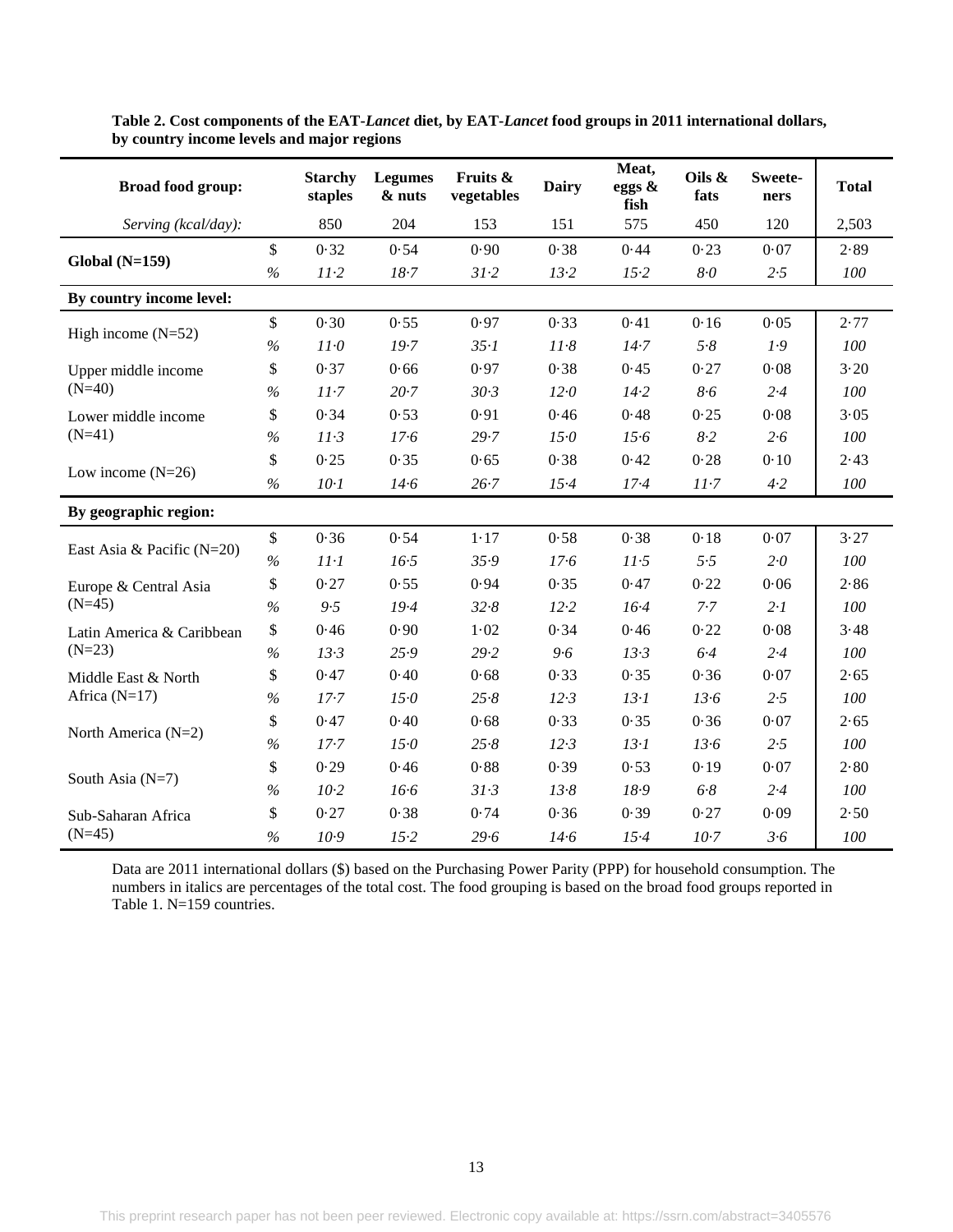

# **Figure 2. Cost of the EAT-***Lancet* **diet relative to daily GNI per capita by country income levels and major regions**

We used price data from the International Comparison Program (ICP) to estimate the cost of the EAT-*Lancet* diet and compared these estimates to daily Gross National Income per capita. Data are percentages. The size of the box indicates the difference between the  $25<sup>th</sup>$  percentile (the left-hand side of the box) and the  $75<sup>th</sup>$  percentile (the righthand side of the box) of the distribution. The bottom and top rule marks the bottom  $5<sup>th</sup>$  and top  $5<sup>th</sup>$  percentiles, respectively. The vertical bar rule inside the box shows the mean value for the income group or geographic region. N=156 countries; GNI estimates were not available for Cuba, Djibouti and Taiwan.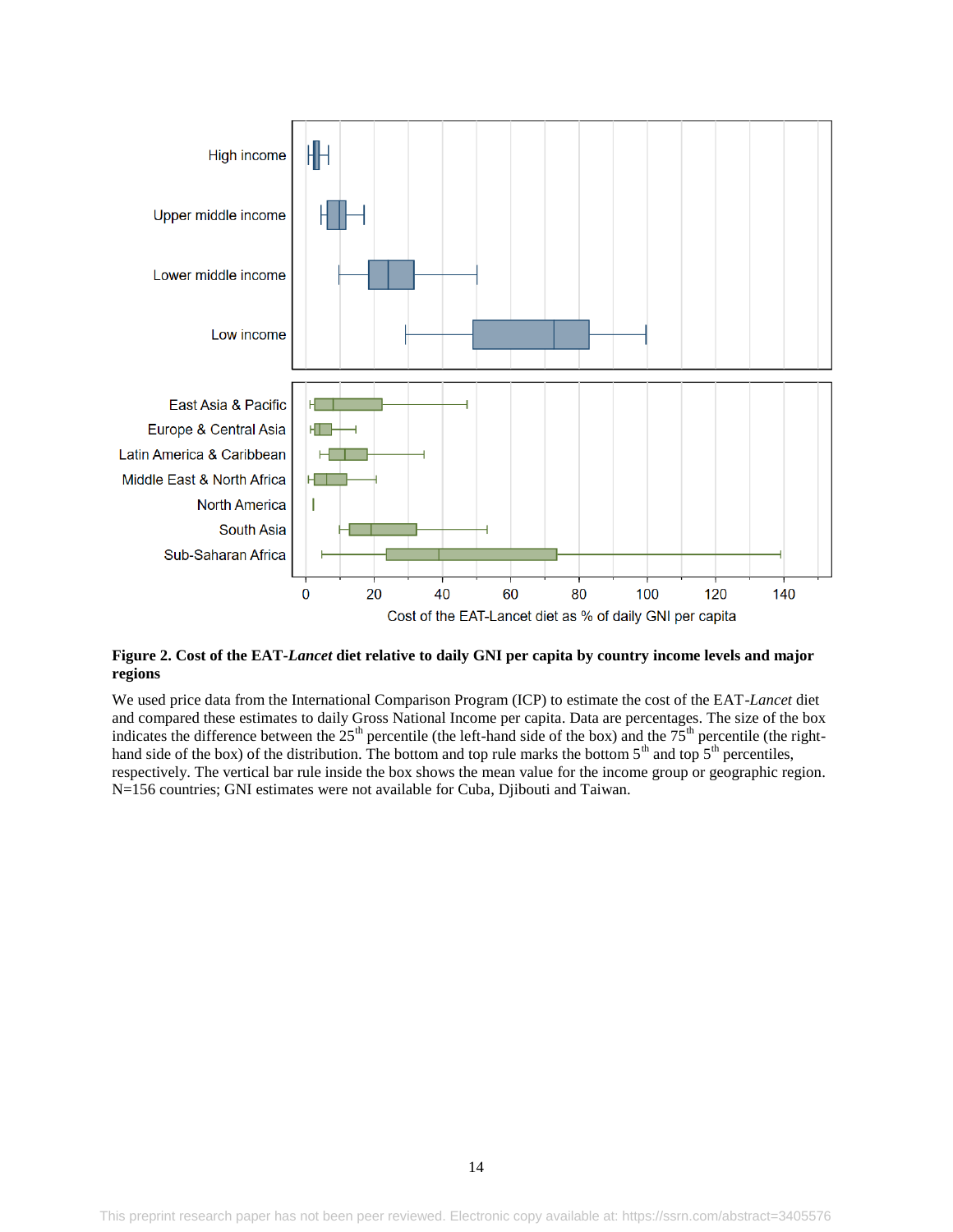

# **Figure 3. Cost of the EAT-***Lancet* **diet relative to Gross National Income (GNI) per capita**

We used price data from the International Comparison Program (ICP) to estimate the cost of the EAT-*Lancet* diet in 159 countries and compared these estimates to daily Gross National Income per capita. Estimates are reported in percentages. Countries are grouped by quintiles of the full cost relative to GNI per capita distribution. N=156 countries; GNI estimates were not available for Cuba, Djibouti and Taiwan.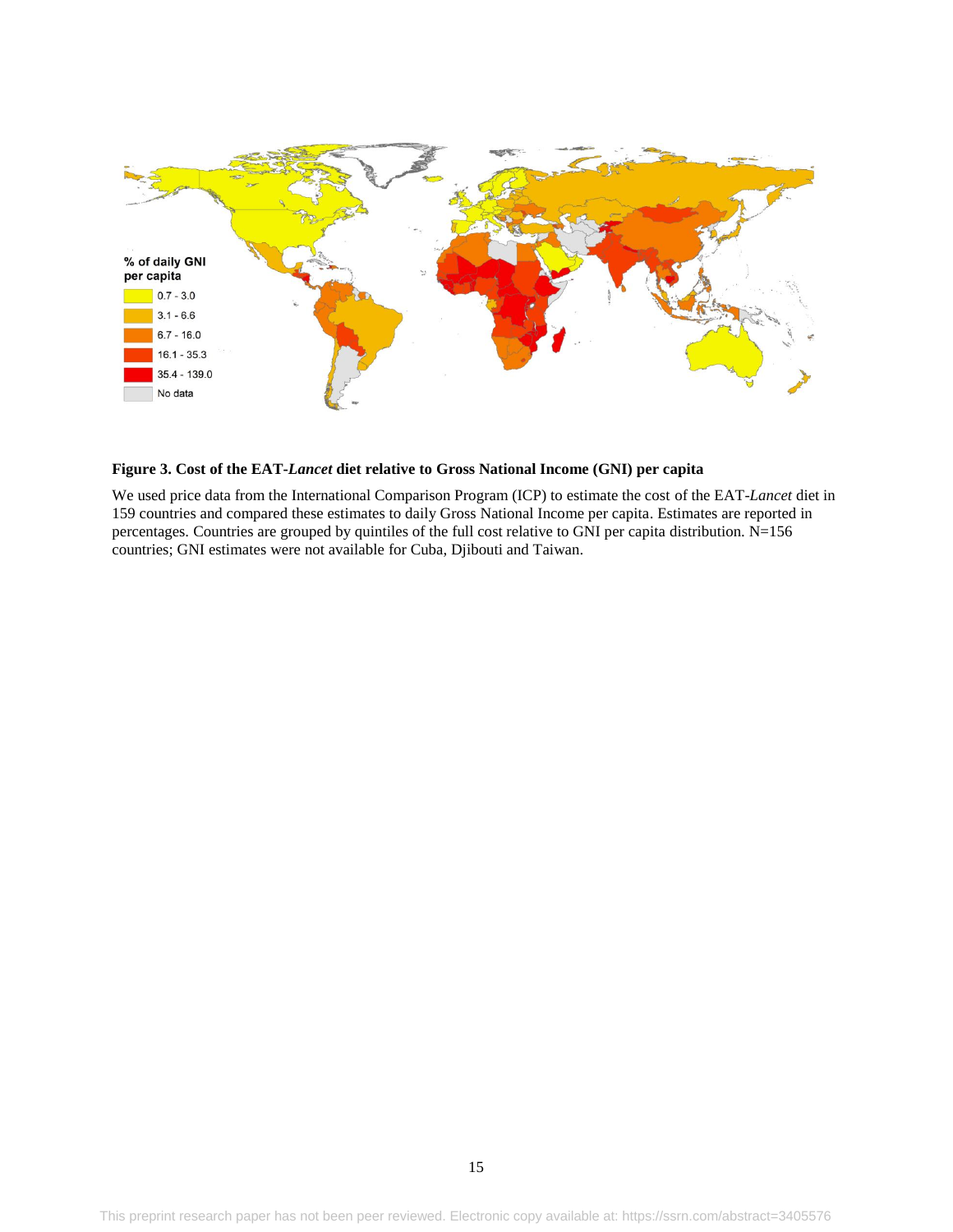|                            | N              | <b>Population</b><br>(in millions) | <b>Share</b><br>$(\%)$ |
|----------------------------|----------------|------------------------------------|------------------------|
| Global:                    | 140            | 1,564.749                          | 23.6%                  |
| By country income level:   |                |                                    |                        |
| High income                | 38             | 9.052                              | 0.8%                   |
| Upper middle income        | 37             | 252.090                            | $10.7\%$               |
| Lower middle income        | 39             | 992.200                            | 36.7%                  |
| Low income                 | 26             | 311.407                            | 62.5%                  |
| By geographic region:      |                |                                    |                        |
| East Asia & Pacific        | 13             | 319.709                            | $15.0\%$               |
| Europe & Central Asia      | 44             | 12.677                             | $1.5\%$                |
| Latin America & Caribbean  | 19             | 61.972                             | 11.4%                  |
| Middle East & North Africa | 11             | 36.767                             | 14.8%                  |
| North America              | $\overline{2}$ | 4.038                              | $1.2\%$                |
| South Asia                 | 7              | 626.914                            | 38.4%                  |
| Sub-Saharan Africa         | 44             | 502.673                            | $57.6\%$               |

**Table 3. Number and share of people with daily income below the cost of the EAT-***Lancet* **diet, by country income levels and major regions** 

We used the World Bank's PovcalNet system to calculate the share of people in each country whose daily income was less than the estimated cost of the EAT-*Lancet* diet. N=140 countries; PovcalNet data were not available for 19 countries.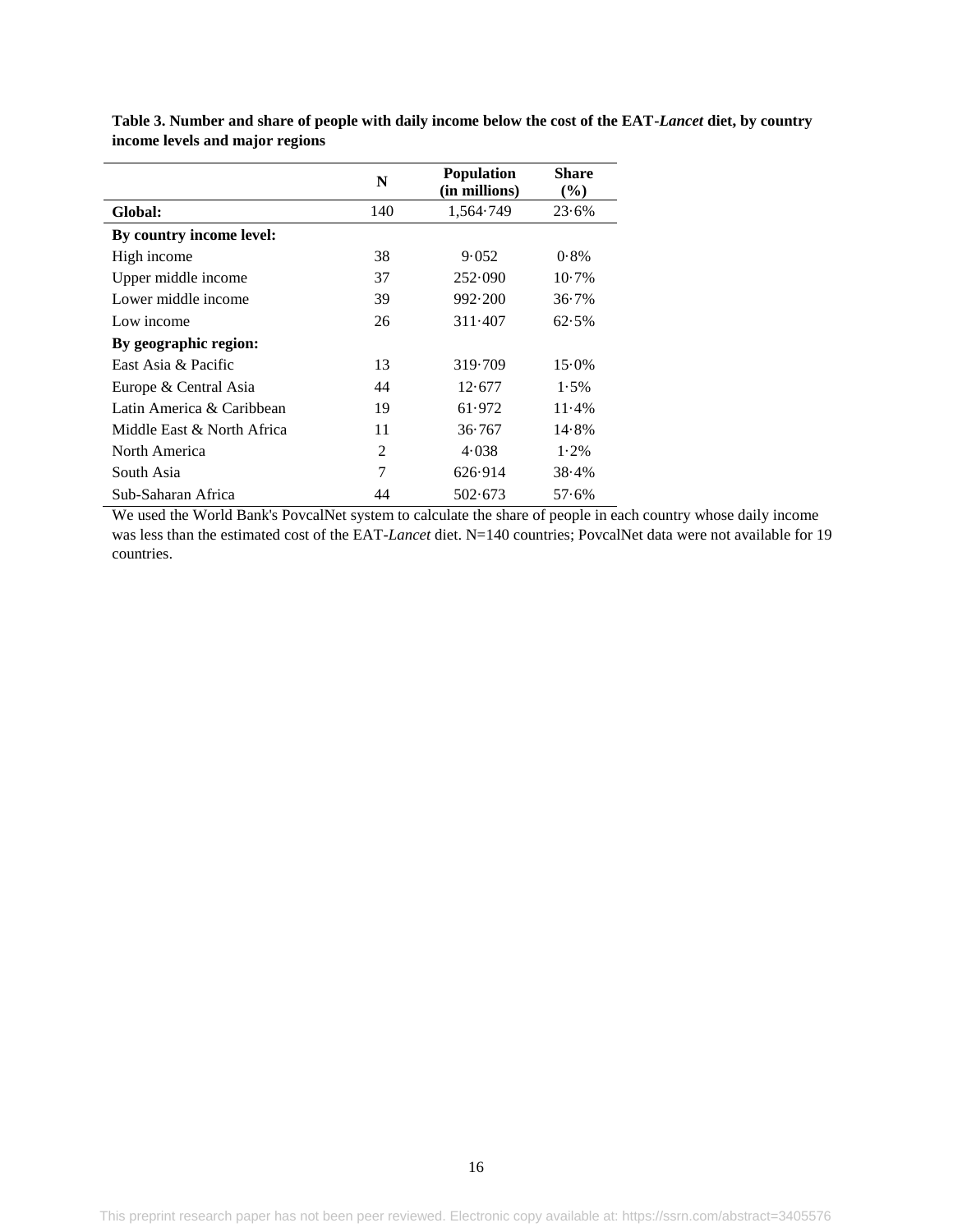

**Figure 4. Cost of EAT-***Lancet* **diets and the minimum cost of nutrient adequacy (CoNA), by country** 

We used price data from the International Comparison Program (ICP) to estimate the cost of the EAT-*Lancet* diet in 159 countries, and also to compute the cost of meeting only estimated average requirements, upper limits and average macronutrient distribution ranges for essential nutrients. Data are in 2011 international dollars per day.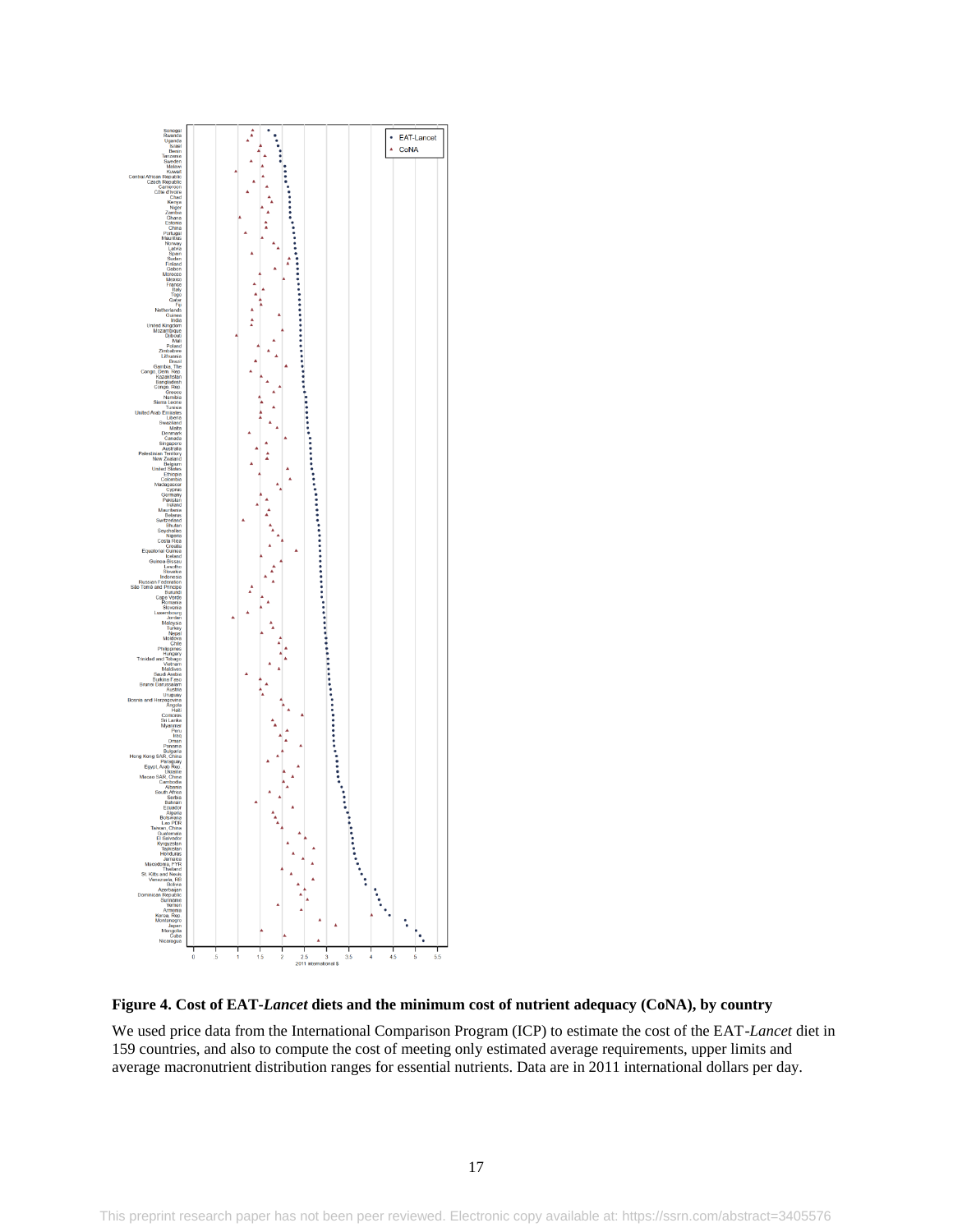

# **Figure 5. Comparing the cost of EAT-***Lancet* **diets to the minimum cost of nutrient adequacy, by level of national income and geographic region**

We used price data from the International Comparison Program (ICP) to estimate the cost of the EAT-*Lancet* diet in 159 countries, and computed the cost of meeting only estimated average requirements, upper limits and average macronutrient distribution ranges for essential nutrients. Data are fractions. The size of the box indicates the difference between the  $25<sup>th</sup>$  percentile (the left-hand side of the box) and the  $75<sup>th</sup>$  percentile (the right-hand side of the box) of the distribution. The bottom and top rule marks the bottom  $5<sup>th</sup>$  and top  $5<sup>th</sup>$  percentiles, respectively. The vertical dashed line represents equality between the two diet costs.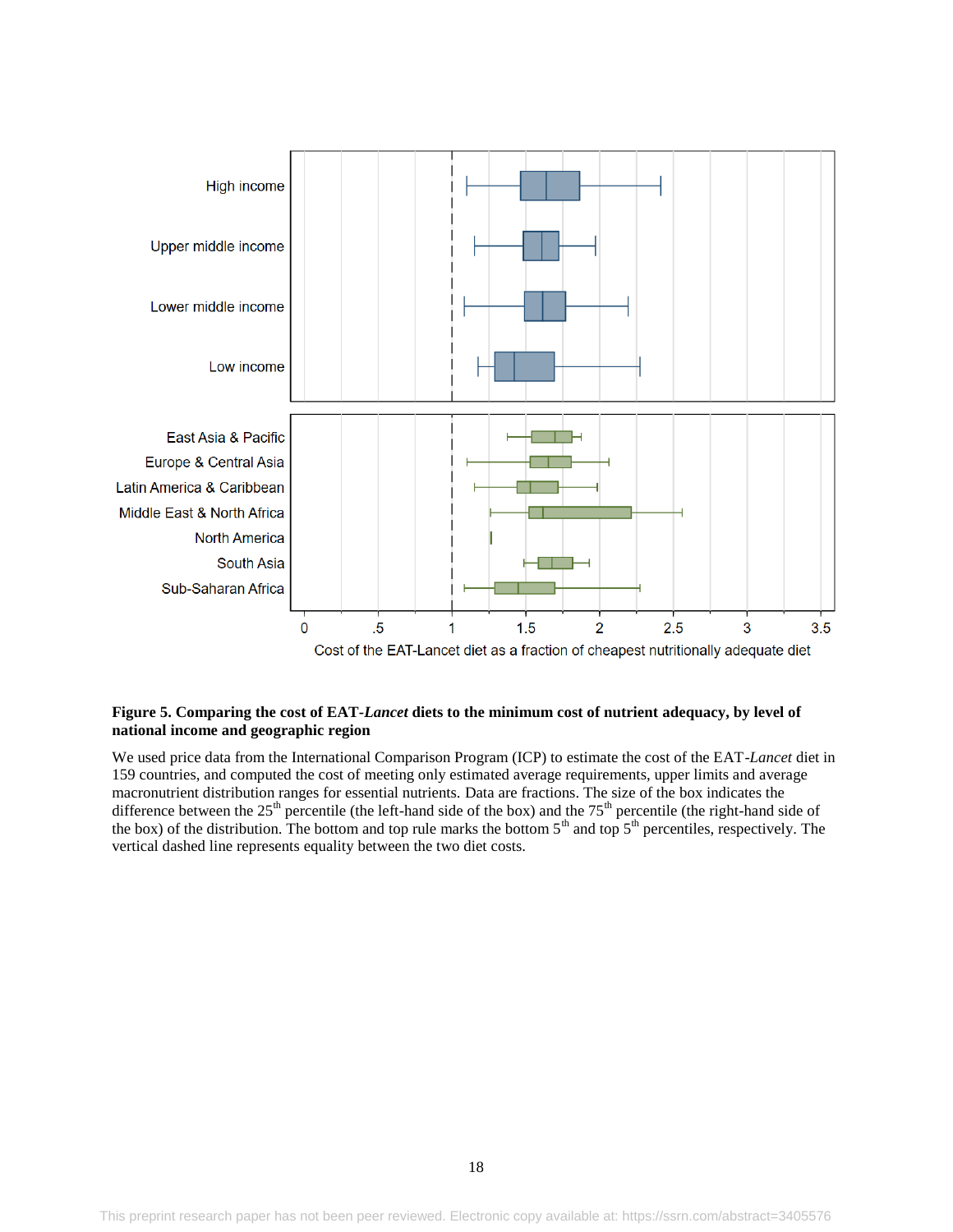| <b>Broad food group:</b>                 | <b>Starchy</b><br>staples | Legumes &<br>nuts | Fruits &<br>vegetables | <b>Dairy</b> | Meat, eggs<br>& fish | Oils & fats | <b>Sweeteners</b> | <b>Total</b> |
|------------------------------------------|---------------------------|-------------------|------------------------|--------------|----------------------|-------------|-------------------|--------------|
| <b>EAT-Lancet diet</b>                   | 850                       | 204               | 153                    | 151          | 575                  | 450         | 120               | 2,503        |
| Minimal cost of nutrient adequacy (CoNA) |                           |                   |                        |              |                      |             |                   |              |
| Global                                   | 1,498                     | 348               | 113                    | 149          | 37                   | 332         | 25                | 2,503        |
| By country income level                  |                           |                   |                        |              |                      |             |                   |              |
| High income                              | 1,631                     | 227               | 35                     | 206          | 10                   | 387         | 6                 | 2,503        |
| Upper middle income                      | 1,515                     | 259               | 67                     | 203          | 32                   | 358         | 69                | 2,503        |
| Lower middle income                      | 1,422                     | 497               | 144                    | 92           | 26                   | 299         | 23                | 2,503        |
| Low income                               | 1,324                     | 498               | 290                    | 42           | 113                  | 236         | $\boldsymbol{0}$  | 2,503        |
| By geographic region                     |                           |                   |                        |              |                      |             |                   |              |
| East Asia & Pacific                      | 1,550                     | 410               | 75                     | 72           | 23                   | 363         | 10                | 2,503        |
| Europe & Central Asia                    | 1,580                     | 310               | 48                     | 210          | 10                   | 345         | $\mathbf{0}$      | 2,503        |
| Latin America & Caribbean                | 1,312                     | 210               | 72                     | 303          | 48                   | 406         | 152               | 2,503        |
| Middle East & North Africa               | 1,730                     | 214               | 66                     | 121          | 11                   | 361         | $\mathbf{0}$      | 2,503        |
| North America                            | 1,155                     | 719               | 30                     | 135          | 23                   | 441         | $\mathbf{0}$      | 2,503        |
| South Asia                               | 1,771                     | 205               | 74                     | 146          | 6                    | 262         | 39                | 2,503        |
| Sub-Saharan Africa                       | 1,380                     | 482               | 241                    | 56           | 79                   | 265         | $\boldsymbol{0}$  | 2,503        |

**Table 4. Composition of diets for EAT-***Lancet* **and to reach the minimum cost of nutrient adequacy, by national income and geographic regions** 

Data show total dietary energy (kcal/day), by food group as specified for EAT-*Lancet* diets in the first row. Intake levels required to reach minimal cost of nutrient adequacy meet the same energy balance of 2,503 calories, and meet essential nutrient needs for a typical healthy woman specified as estimated average requirements, upper limits and average macronutrient distribution ranges for 20 essential nutrients. The nutrient-based diet may not meet requirements for other attributes specified in the EAT-*Lancet* food groups such as the phytochemicals in fruits & vegetables, or the bioavailability of nutrients in flesh foods.